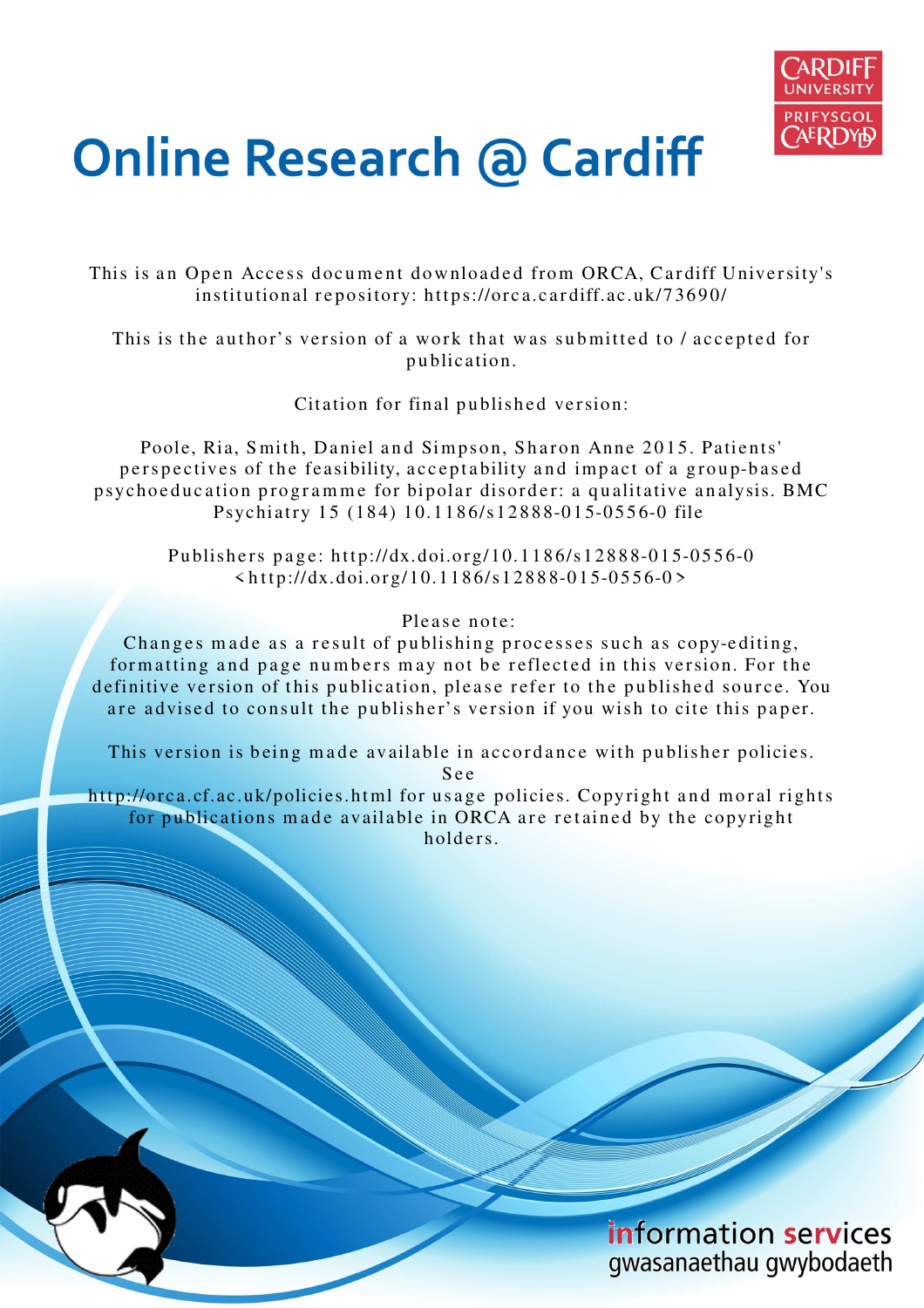# **Patients' perspectives of the feasibility, acceptability and impact of a group-based psychoeducation programme for bipolar disorder: a qualitative analysis**

# **Published in BMC Psychiatry, June 2015**

## **Dr Ria Poole (corresponding author)**

DECIPHer, School of Social Sciences, Cardiff University, 1-3 Museum Place, Cardiff, CF10 3BD [PooleR3@cardiff.ac.uk](mailto:PooleR3@cardiff.ac.uk)

## **Dr Sharon Simpson**

MRC/CSO Social and Public Health Sciences Unit, University of Glasgow, 200 Renfield Street, Glasgow, G2 3QB [Sharon.simpson@glasgow.ac.uk](mailto:Sharon.simpson@glasgow.ac.uk)

## **Dr Daniel Smith**

Mental Health and Wellbeing, University of Glasgow, Gartnavel Royal Hospital, 1055 Great Western Road, Glasgow G12 0XH [Daniel.smith@glasgow.ac.uk](mailto:Daniel.smith@glasgow.ac.uk)

## **Abstract**

#### *Background*

Although there is some quantitative evidence to suggest the benefits of group psychoeducation for people with bipolar disorder, patients' perspectives and experiences of group psychoeducation require in-depth exploration to enable us to better understand the feasibility, acceptability and impact of these interventions, the potential facilitators and barriers to engagement, and how to improve these interventions in the future.

## *Methods*

In-depth, semi-structured interviews were conducted with 13 participants of a psychoeducation programme for bipolar disorder in Wales, following their involvement in the programme. The data were recorded and transcribed verbatim and analysed using thematic analysis.

## *Results*

Findings demonstrate that group psychoeducation may impact on participants' perceived social support, knowledge and acceptance of bipolar disorder, personal insights, attitude towards medication and access to services. Key recommendations for improvement included: allowing more time for group discussions, offering group sessions to family members and avoiding use of hospital or university venues for the groups.

## *Conclusions*

This is the first qualitative study of patients' perspectives of a UK-based group psychoeducation programme for people with bipolar disorder, and findings present an in-depth account of how group psychoeducation may be experienced by patients. The recommendations for improving the content and delivery of group psychoeducation for bipolar disorder may enhance engagement and widen access to such programmes. Future research into psychoeducation for bipolar disorder should explore how to target and engage people of diverse ethnic backgrounds and those in lower socioeconomic groups who are less likely to access healthcare services.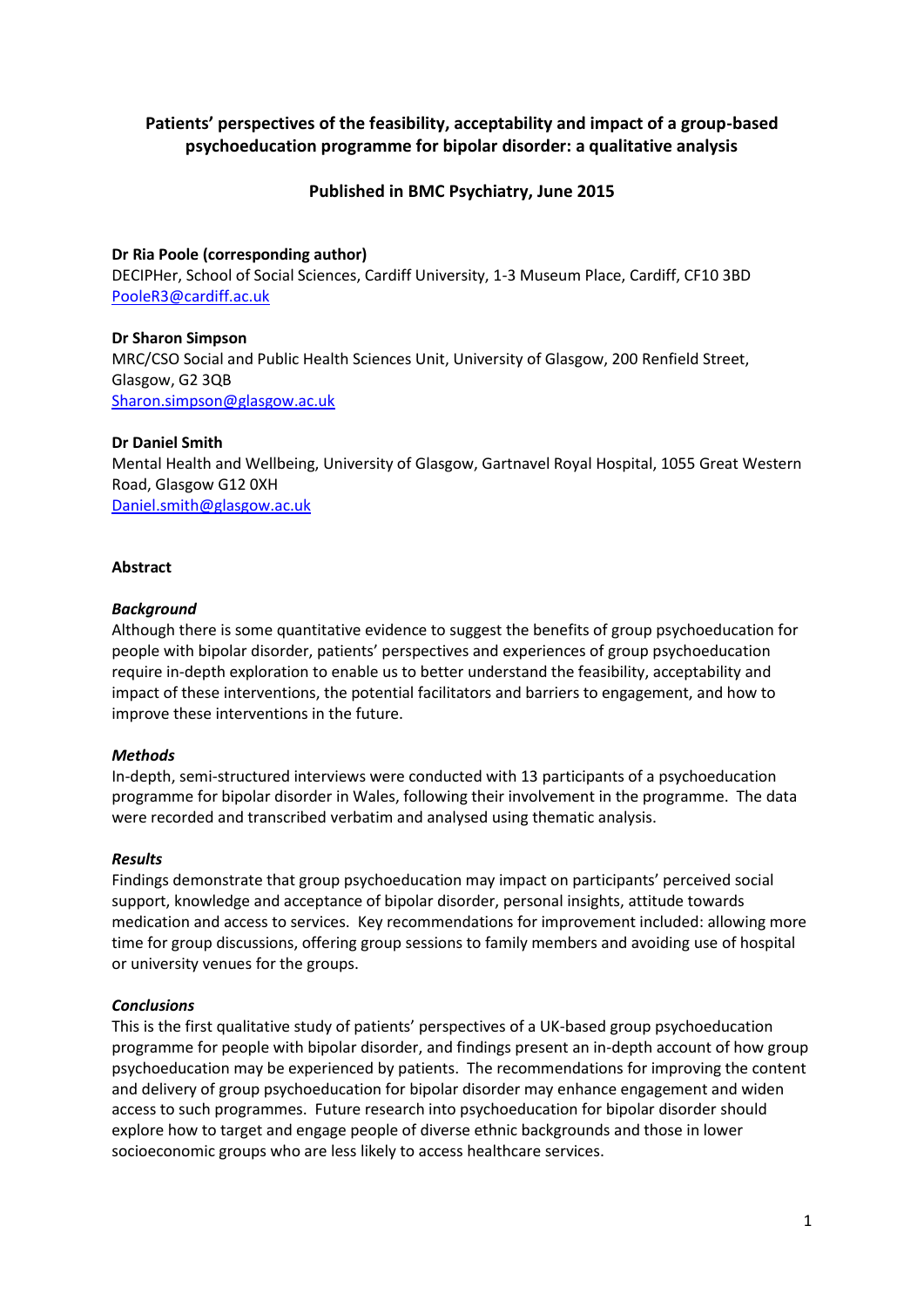## *Key words*

Bipolar disorder, psychoeducation, group, qualitative

## **Background**

Group-based psychoeducation for patients with bipolar disorder has been found to reduce recurrences of bipolar episodes [\[1,](#page-22-0) [2\]](#page-22-1), time spent in a bipolar episode [\[1,](#page-22-0) [3,](#page-22-2) [4\]](#page-23-0) and the frequency and duration of subsequent hospitalisations [\[1\]](#page-22-0). Severity of depression and mania may be reduced after one year following group psychoeducation for bipolar disorder [\[5\]](#page-23-1), and after two years the severity and duration of manic symptoms may be reduced [\[6\]](#page-23-2). Studies have also indicated that social functioning and mental quality of life may also be improved by group psychoeducation [\[3,](#page-22-2) [4\]](#page-23-0).

Qualitative studies examining one-to-one and caregiver psychoeducation for bipolar disorder provide a good starting point for understanding patients' and caregivers' experiences of psychoeducation and their motivation to undertake it, which may be beneficial for clinicians and for the development of psychoeducation interventions in the future [\[7-9\]](#page-23-3). However, there is a paucity of evidence for the benefits and drawbacks of group psychoeducation from patients' and facilitators' perspectives [\[10\]](#page-23-4). In-depth qualitative studies are vital to contribute to our understanding of how interventions are experienced by patients, relatives and those involved in their delivery. Such studies would enable exploration of the value of group psychoeducation from different perspectives and the barriers to benefitting from or undertaking the interventions, as well as delivering them in practice. It would also facilitate assessment of feasibility, acceptability and reach, and the personal impact of psychoeducation from patients' perspectives, which is important for understanding the mechanisms of psychoeducation for bipolar disorder and also enhancing and promoting these interventions.

The Bipolar Education Programme Cymru, referred to as BEP-Cymru, was a manualised, group-based psychoeducation programme for people with bipolar disorder, delivered throughout Wales. BEP-Cymru was funded by the Big Lottery's Mental Health Matters programme and was provided by the BEP-Cymru project team based at Cardiff University, who developed the intervention. The programme comprised ten group sessions delivered on a weekly basis to participants by two group facilitators, who have a background in psychiatry, mental health nursing or another related professional background and were trained according to the manual. There were no more than 15 participants per group. Sessions were two hours in duration and were structured in the following format: presentation, group exercise, refreshment break, facilitator led group discussion, and summary by facilitators. Its content was based on the psychoeducation programme by Colom and Vieta [\[11\]](#page-23-5) and the Beating Bipolar internet-based psychoeducation programme [\[12\]](#page-23-6). Group sessions included the following topics: definition of bipolar disorder, causes of bipolar disorder, medication, psychological approaches, lifestyle, monitoring mood and identifying triggers, early warning signatures, and friends and families. We wished to explore the feasibility, acceptability and impact of this group-based psychoeducation programme for bipolar disorder from the perspectives of group participants. This research article describes the in-depth enquiry into patients' perspectives of group psychoeducation for bipolar disorder.

## **Methods**

# *Design and recruitment*

This research was approved by the South East Wales Research Ethics Committee in May 2011.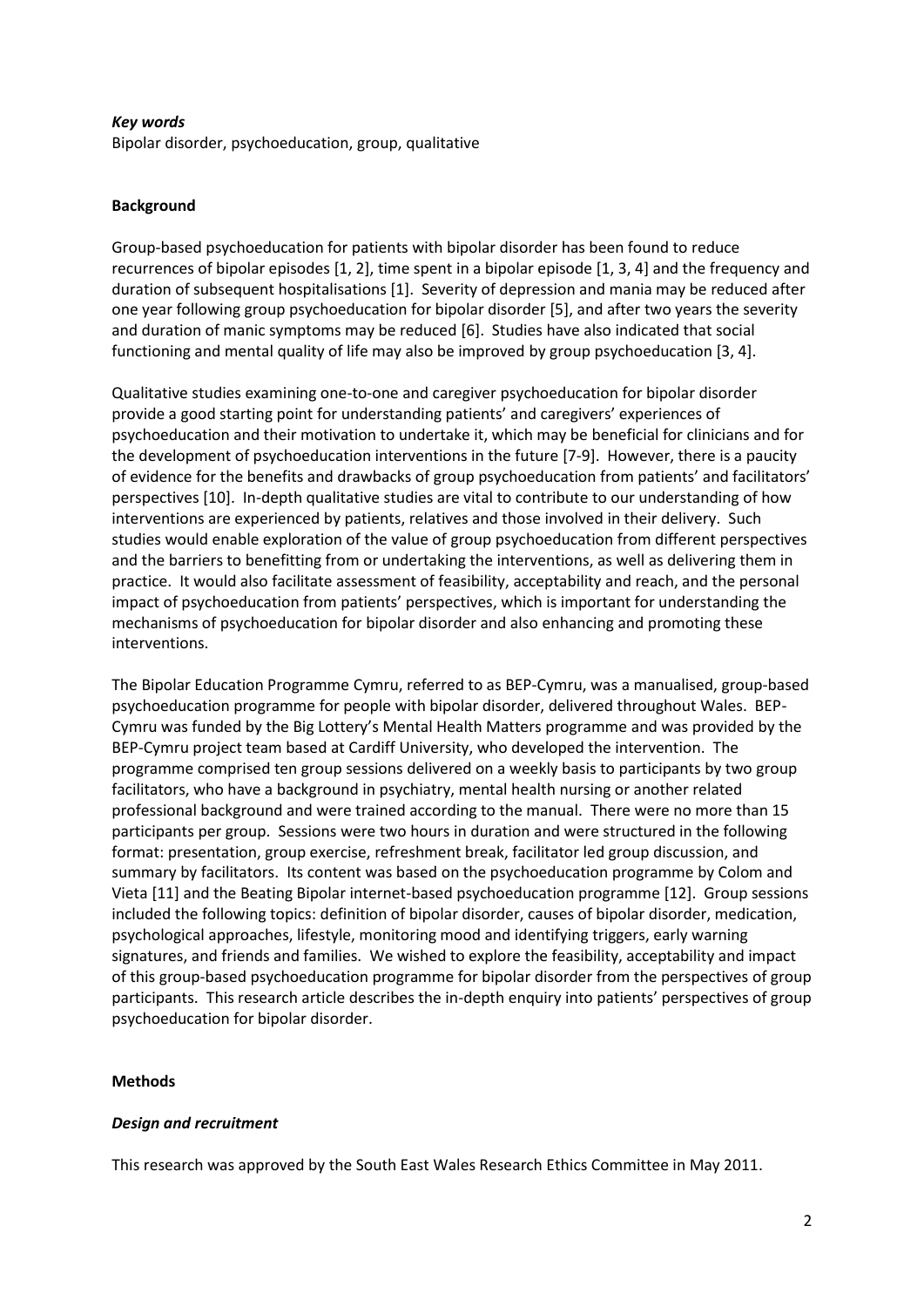Participants of the BEP-Cymru programme were invited to take part in the study via letter along with the patient information sheet and consent form. If prospective participants were interested in taking part in the study they had at least a week to contact the research team by telephone to ask any questions about the study or the nature of the data to be collected. RP obtained informed consent from those who wished to take part in the study at the introductory BEP-Cymru group session. It was made clear to patients that if they choose not to participate in the research study it would not affect their participation in the programme or their medical care in any way.

We obtained attendance records for participants of BEP-Cymru from the group facilitators to enable us to invite those who had attended the majority of the group sessions and also those who had dropped out, in order to understand their reasons for opting out of the programme. We purposively sampled participants on the basis of their level of engagement with the programme (identified by attendance records), their location (either North or South Wales, to minimise clustering effects) and the length of their diagnosis of bipolar disorder – to include participants recently diagnosed as well as those with a longer-standing diagnosis. RP conducted these interviews over the telephone at three months following their participation in the programme and audio recorded and transcribed the interviews verbatim. Interviews with patient participants were conducted until thematic saturation was achieved.

Qualitative interviews with participants explored their experiences of the programme, particularly in relation to its feasibility, acceptability and impact, and also complex processes and issues, such as motivations, decisions and outcomes, in depth and detail. It was anticipated that these personal accounts would provide insights into the acceptability and usefulness of the various aspects of programme, contextual factors, how the programme is received and its meaning for participants. Furthermore, the interviews aimed to capture any problems encountered with the implementation of the programme, the potential impact of the programme on participants and recommendations for improvement.

## *Theoretical framework and analysis*

The interviews were conducted flexibly and responsively to enable participants' narratives to develop. Consistent with phenomenological theory, the primary focus of these interviews was on the nature and meaning of participants' individual lived experiences, which were explored in relation to their personal contexts [\[13\]](#page-23-7). To explore the therapeutic mechanisms of BEP-Cymru we sought to examine the impact of the programme from participants' perspectives and whether their experiences of the programme changed their perception of themselves and the disorder. Thematic analysis [\[14\]](#page-23-8) therefore incorporated personal contextualisation, such as identity change and empowerment, amongst other emerging concepts relating to the feasibility and acceptability of the programme and its impact. Grounded theory was not deemed to be an appropriate strategy as it aims to obtain one core category – the essence of the findings – which becomes the theory to connect all the data [\[15\]](#page-23-9); whereas we wished to explore many aspects of participants' experiences with a view to understanding the feasibility, acceptability and impact of the intervention, which are more specific and pragmatic concerns better suited to semi-structured interviews and thematic analysis. Interpretative Phenomenological Approach (IPA) was also considered as it is concerned with how people find meanings in their experiences; however, IPA questions are open and aim to explore a primary research question, rather than many, and the IPA sample is intended to be homogenous. Furthermore, because IPA analyses are very complex and in-depth, studies commonly become unmanageable if more than six participants are studied. We rejected IPA for this study because we wished to interview a heterogeneous sample and explore many factors which may have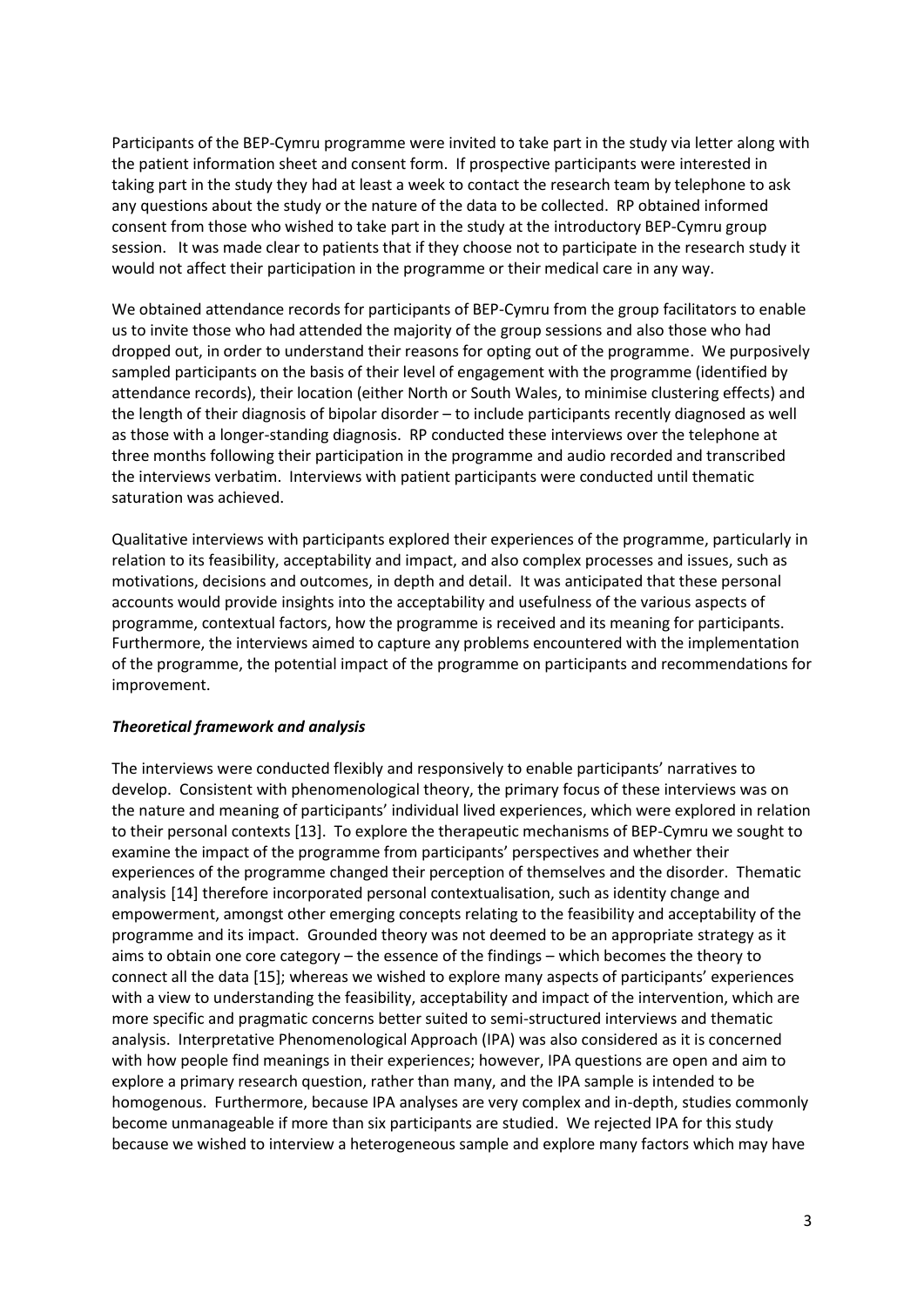affected participants' engagement with the programme, the acceptability of the programme and its potential impact. The interviews were therefore analysed using a thematic approach [\[16\]](#page-23-10).

The interviews either began with an open-ended question about what BEP-Cymru was like for the participant or participants themselves initiated discussion of their experiences of BEP-Cymru after introductions. This format was to enable participants to feel more freely able to discuss their experiences and to their own agenda, as well as to our agenda. We felt that this approach empowered participants to discuss that which they felt most relevant or mattered most to them at the outset rather than waiting for the next question to come; however, we ensured that the interviews covered the feasibility, acceptability of the intervention, as well as how it may have impacted upon the participants.

RP recorded her impressions of the interviews immediately following each one, and developed these initial impressions when transcribing and familiarising herself with the data by mapping potential themes and categories. The data were inputted into NVivo 8 qualitative analysis software to code the data within an emerging thematic framework for themes which were developed and refined as analysis proceeded. The data were coded into categories, themes and sub-themes. Data saturation was deemed as having been reached at the point at which no new perspectives were being offered.

# **Results**

## *Sample characteristics*

Thirteen BEP-Cymru patient participants were invited to be interviewed and all took part. Of the 13 participants:

- 10 were female and 3 were male
- 7 attended a group in South Wales and 6 attended a group in North Wales
- 3 attended 1-2 group sessions; 3 attended 6-7 group sessions; 7 attended 8-10 group sessions
- 6 had been diagnosed for 2 years or less and 7 had been diagnosed for longer than 2 years
- $\bullet$  Mean age 42.7 years (SD: 11.4)

Participants cited their reasons for deciding to participate in the group, which included: an interest in self-management, knowing nothing about bipolar disorder, being recently diagnosed with bipolar disorder, wishing to understand the condition better, seeking advice on how to live as normally as possible, to confirm or deny a diagnosis of bipolar disorder, to meet others with bipolar disorder, recommendation by their health care professional, and respecting the research at Cardiff University.

## *Feasibility of BEP-Cymru*

## Mood affecting engagement with the course

Some participants (5/13) reported that their mood during the programme affected their ability to engage with it. Some participants (3/13) who reported feeling low during the programme felt apathetic, less sociable and struggled to concentrate. Others (2/13) who reported feeling high became angry, upset and found it difficult to sit still and focus. One participant reported that her mindfulness practice helped her overcome her low mood, and another participant reported being able to concentrate better when feeling high.

## Timing of sessions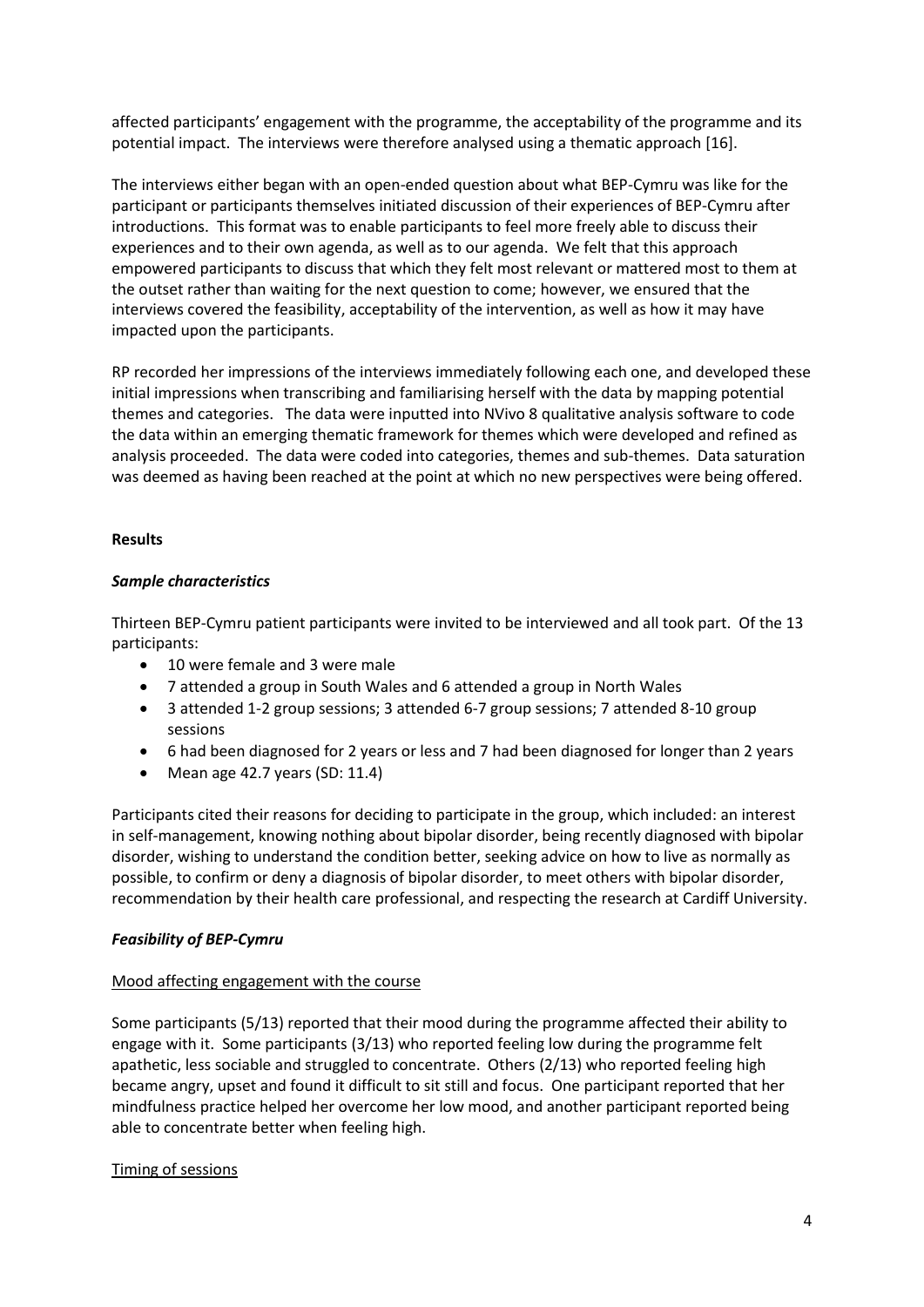Two participants commented that mornings were difficult for them if they were feeling low and they would have preferred to attend afternoon sessions. Participants felt that evening sessions were preferable for those with day jobs, but some did not feel encouraged to leave the house on cold winter evenings.

*"[…] it's dark at half past four and, you know, as I live alone as well, um the thought of going out and I don't drive, can make you feel quite vulnerable, you know, so I am definitely affected by the weather."*

*P2, female, South Wales* 

# Community venues preferred to hospital settings

Many participants (6/13) commented that they did not wish to attend the group in a hospital or university venue. It was important to them that the setting was neutral, sociable and central. Some (4/13) participants remarked that hospital premises had negative connotations for them and brought back memories of their bad experiences. Others (2/13) felt that the hospital was too far out of town to access.

*RP: "Have you any comments about the venue?"*

*P13: "I wouldn't have it in the hospital."*

*RP: "Right."*

*P13: "Because of the different experiences that we've had, the bad experiences that most of us have had with the hospital. I think being attached to the hospital brings back bad memories for people […] being made to sleep in a […] blood spattered, food spattered wall, cell, like a prison cell was not conducive for improving one's depression or bipolar or anything else quite frankly" P13, female, South Wales* 

All participants who were interviewed in North Wales highly praised the venues, which were both centrally-based community galleries. Participants commented that they were excellent, provided a lovely room and great refreshments, and were airy and light.

*"[…] the organisers made a conscious choice to find a space that was very airy and light and it was part of an Oriel and gallery here, in the middle of* [names location]*, um so these kind of, I felt like they really made a conscious decision about all these things, which everybody in the group appreciated it because bipolar people are very sensitive to their surroundings"*

*P5, female, NW* 

# Attendance at sessions

Participants provided a variety of reasons regarding why they missed sessions. Some participants (3/13) who felt low during the programme missed sessions because they were disinterested in the topic, felt unsociable, struggled to get out of bed or leave the house, lacked energy and felt fatigued. Others (3/13) missed sessions because of personal crises, hospital appointments or lacking the transport to attend. One participant reported missing sessions because the sessions were far from home and she didn't feel motivated to make the journey on cold and dark winter evenings.

Participants gave many reasons for their attrition from the programme. Two participants in South Wales dropped out because they felt that the group was poorly facilitated in some cases. They complained that participants were sometimes allowed to rant off-topic. They also felt that the facilitators in some cases were patronising and lectured them and they felt pressure to contribute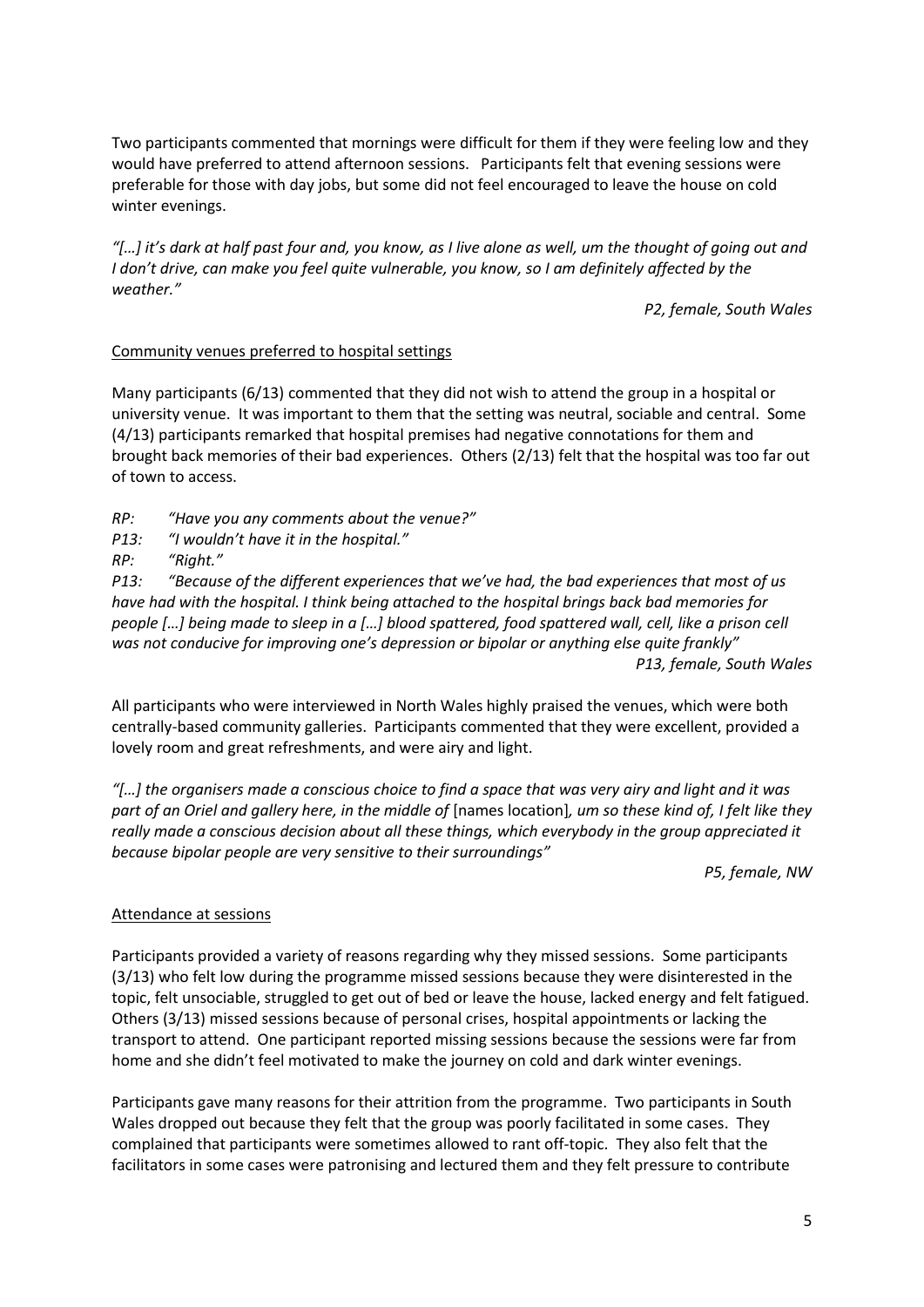when facilitators asked questions around the room. Some participants (3/13) did not feel at ease within the group as a group member, or felt that the course was going over things they had already learned elsewhere.

Some participants (2/13) dropped out because of their low mood and lack of energy. Others (2/13) reported that they could not make that time of day because it clashed with their work schedule or because they felt that 10 weeks was too much of a personal commitment.

## *Acceptability of BEP-Cymru*

## Content

Participants regarded the quality of the information presented within the course to be at an expert level, reliable and informative. They felt that the information was easy to understand, wellstructured and sessions flowed well.

One participant remarked that the letter and supporting information which he received prior to starting the course was too formal in tone and he felt it was intimidating. He also commented that the information given was too vague and lacked an explanation about the format of the course.

*"I wasn't sure if I was going to go or not you know, and I think perhaps the literature that arrived beforehand was a bit too formal (.) the letter that arrived first to say that you've been accepted on the programme (.) So perhaps it could've explained a bit more you know that there would be other people there, you know with the same sort of condition"*

*P6, male, North Wales* 

Many participants (6/13) commented that they found the handouts to be concise and useful for remembering the course material or for catching up if a session had been missed. Two found the handout on debt and mental health to be particularly useful, and one participant commented that to receive a personal certificate and folder at the end of the course gave her a sense of achievement.

Some participants (5/13) reported that learning how to keep a mood diary was helpful, as was creating their lists of triggers and their action plan for becoming unwell. One participant said that creating his contacts sheet gave him a greater sense of security because he knew who to call in a crisis.

Participants enjoyed some of the exercises because they were fun and lightened the mood of the group. A couple commented that they particularly appreciated the visual representations within the exercises and presentations, particularly if they had literacy problems.

*"It was visual and it was mental as well, so it was a little bit of both, which was helped me because I can't um, (.) I can't write or anything properly, so the visual things, the visual work as well was better for me (.) the visuals on the laptop and things, you could see the life-chart and things on the laptop and then look at it as a group on a white board."*

*P11, female, North Wales* 

The session on medication was thought to be really helpful and the facilitators' expert knowledge was appreciated.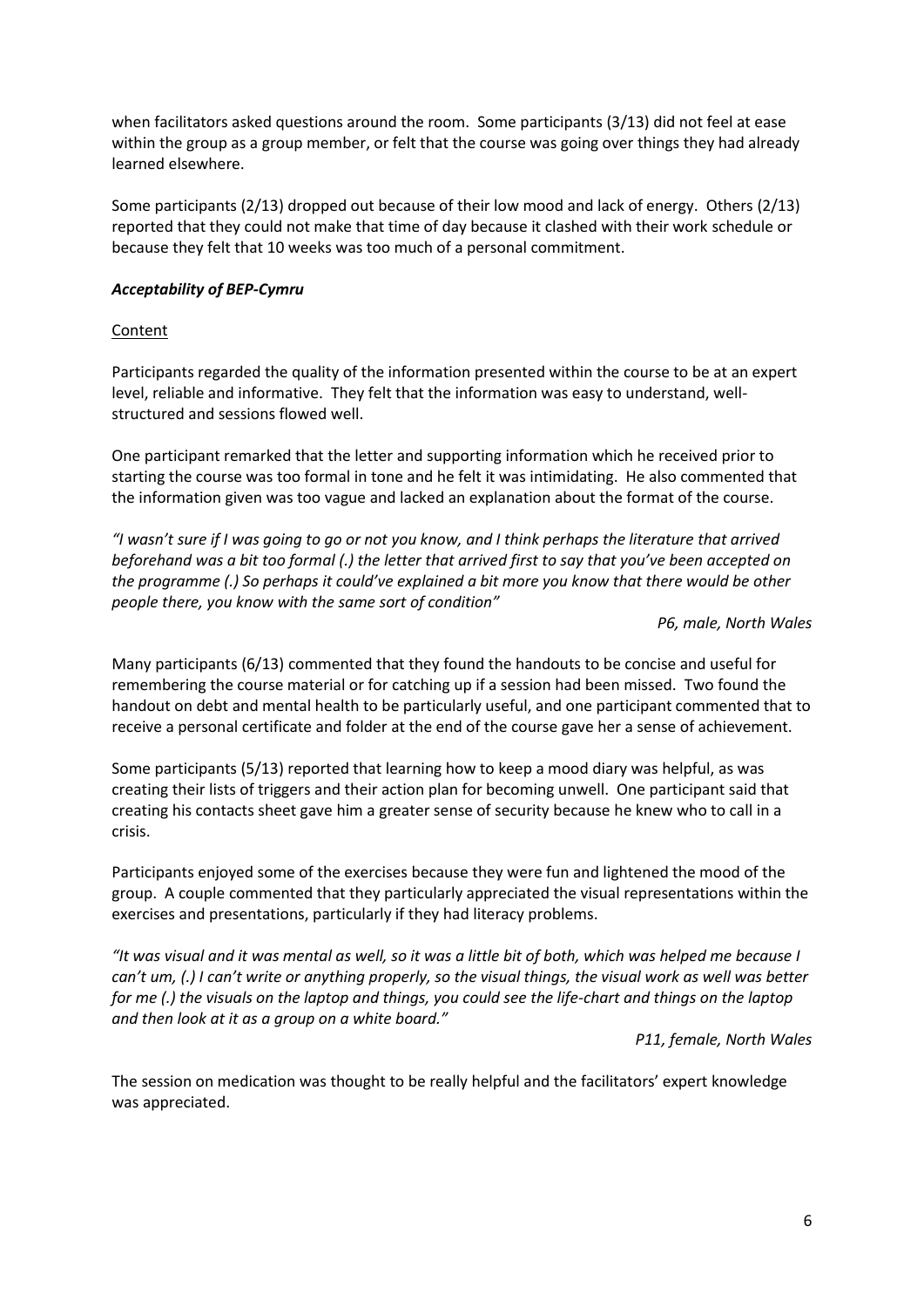*"[…] the medication session was very important because too often medication is given, especially by GPs and it isn't explained, you know, for the actual side effects of these drugs and how important it is to take them regularly"*

*P6, male, North Wales* 

Four participants said that they particularly valued the session on mood mapping, learning what was happening in a manic phase and learning to recognise their personal triggers for a bipolar episode. They found it helpful to inform their family members so that they could also recognise when their mood was becoming high or low. Others (2/13) appreciated the information within the session on lifestyle and took recommendations from the course. One participant also found the exploration of the link between bipolar disorder and alcohol problems useful.

One participant found the session on women with bipolar disorder, family planning and birth to be particularly helpful, and she shared the information with her friends with bipolar disorder who did not attend the course.

*"[…] in particular I was quite pleased with the session on women with bipolar and family planning and child birth and things (.) because I think that gets neglected quite a lot and that was like the first course I'd been to that covers that because it's quite a complicated topic […] I shared the handouts that I had, um because I think it isn't something that gets discussed that much, so I think that had, that was probably the biggest impact like for me and people I'm in contact with"*

*P12, female, South Wales* 

Some (4/13) acknowledged that doing the life chart exercise had a psychological and emotional impact for themselves and others. Remembering upsetting times and losses as a result of the illness were hard for them to cope with and they felt depressed afterwards. Despite this, two participants commented that the constructing their life chart was helpful in that it confirmed when their illness began and enabled them to recognise former periods of mania or depression.

*"[…] it just brought up all the sadness really, what I was dealt, just a bad hand really, in what I was born into […] I went back the next week and the girl that was really depressed, I was worried about, she went back as well, she said she was really down and I said 'I was that week, but it gives you stuff to think about, you know and you should use that time to discuss it with people who are close to you, people who are helpful and work through it.' You don't want to relive it all the time but it needs to be, if it's that powerful, it needs to be faced head on and deal with it and just disempower it" P9, female, South Wales* 

# Perceptions of the facilitators

## *Positive comments*

Participants said the facilitators created a relaxed environment, involved everyone and balanced the formal with the informal aspects of the programme. They appreciated facilitators' expert knowledge and said they answered their questions well.

*"I thought it was always good to have a psychiatrist in the room. Um, I think he researches bipolar so it was very good to have him there"*

*P1, male, North Wales* 

Participants said that the facilitators "treated them like human beings", were down-to-earth and participants felt accepted by them. Participants observed that the facilitators were keen to listen to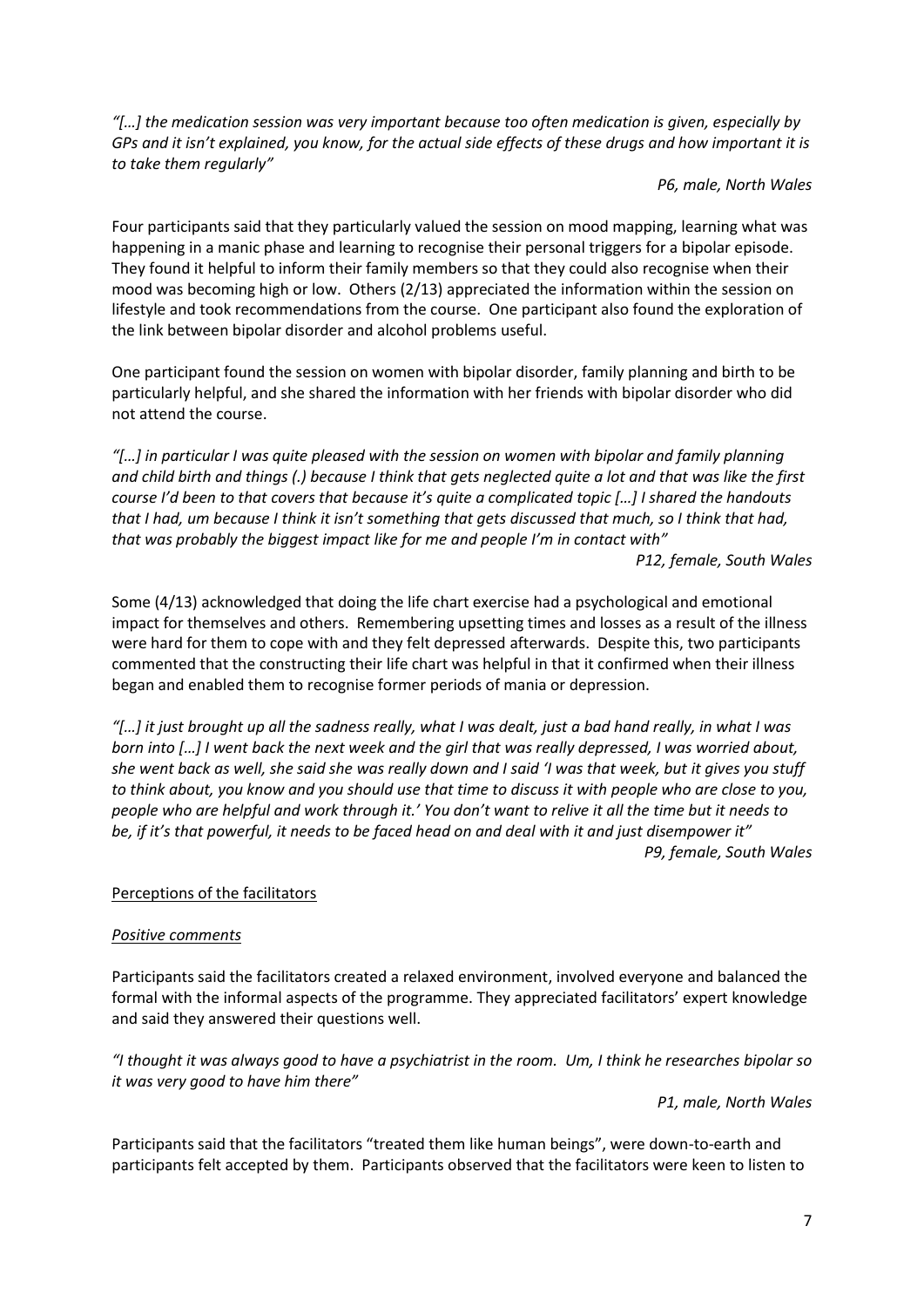them and learn from them. They appreciated the personal touch facilitators demonstrated in that they expressed an interest in them, were caring and looked after them.

*"Accepted, that's one of the main things,* [F5] *was very good to just accept us the way we were and*  [F6] *was really, really keen, he's the psychiatrist, he works in* [names town/city] *I don't know if you've met him, he's recently started doing research as well and they were very keen to listen to us and learn from what we had to tell them, so to feel looked after and to feel like you matter, like you are relevant in this world, like you are important, that's the sort of main thing they gave all of us" P5, female, North Wales* 

## *Negative comments*

Some participants (3/13) criticised or complained about some of the facilitators because of their style of facilitation and poor group management skills. Some facilitators did not stick to time or address some participants' offensive remarks.

*"I felt they just weren't very good at managing the group really […] it got very boring to be honest, so I was kind of switching off and thinking about other things, um, there were people I know who, friends of mine who were going to the group who dropped out, that's what they found, um that it was getting to the stage of being really unbearable and also I think when some people made remarks that were either a bit discriminatory or quite biased or even slightly offensive and they weren't very good, they didn't often, um kind of redress that or balance it out "*

*P12, female, South Wales* 

Participants felt frustrated when people were allowed to talk about things that were not relevant to the day's topic for too long. They felt that facilitators needed to summarise people's points when they went off-topic because the rest of the group felt that they were not benefitting from the digressions. They also said that the facilitators did not ensure that everyone was given an equal opportunity to contribute to discussions and that some people were allowed to dominate the group.

A couple of participants felt that the facilitators were being patronising towards them which they found to be disrespectful and disempowering. They described feeling talked "at" rather than being talked "with", and felt that their style was too didactic, lecturing or like classroom teaching.

*"My overwhelming memories and feelings of this course was 'it's them and us' […] I didn't feel very sort of ownership of 'I'm finding out information for me to improve my health or my own management of my condition' it felt more like 'we're telling you what you should do and if you don't do it then you know on your own head be it' […] just because we have bipolar it doesn't mean we're stupid or need lecturing at"*

## *P10, female, South Wales*

Two reported feeling bored by facilitators' dry and disengaging style of communication and did not feel engaged during the PowerPoint presentations. Some facilitators were also described to put pressure on people when asking questions around the room and some participants felt "put on the spot" or "trapped" with having to engage with uncomfortable topics. These participants felt that the facilitators did not appreciate the emotional impact of the course from participants' perspectives.

Some participants (3/13) suggested ways in which group facilitation could be improved. They suggested that they be given time to be asked how they felt, to enable people to talk more and build group rapport and trust. One participant suggested that a more natural ice-breaker exercise where participants had more options regarding their responses, rather than answers to close-ended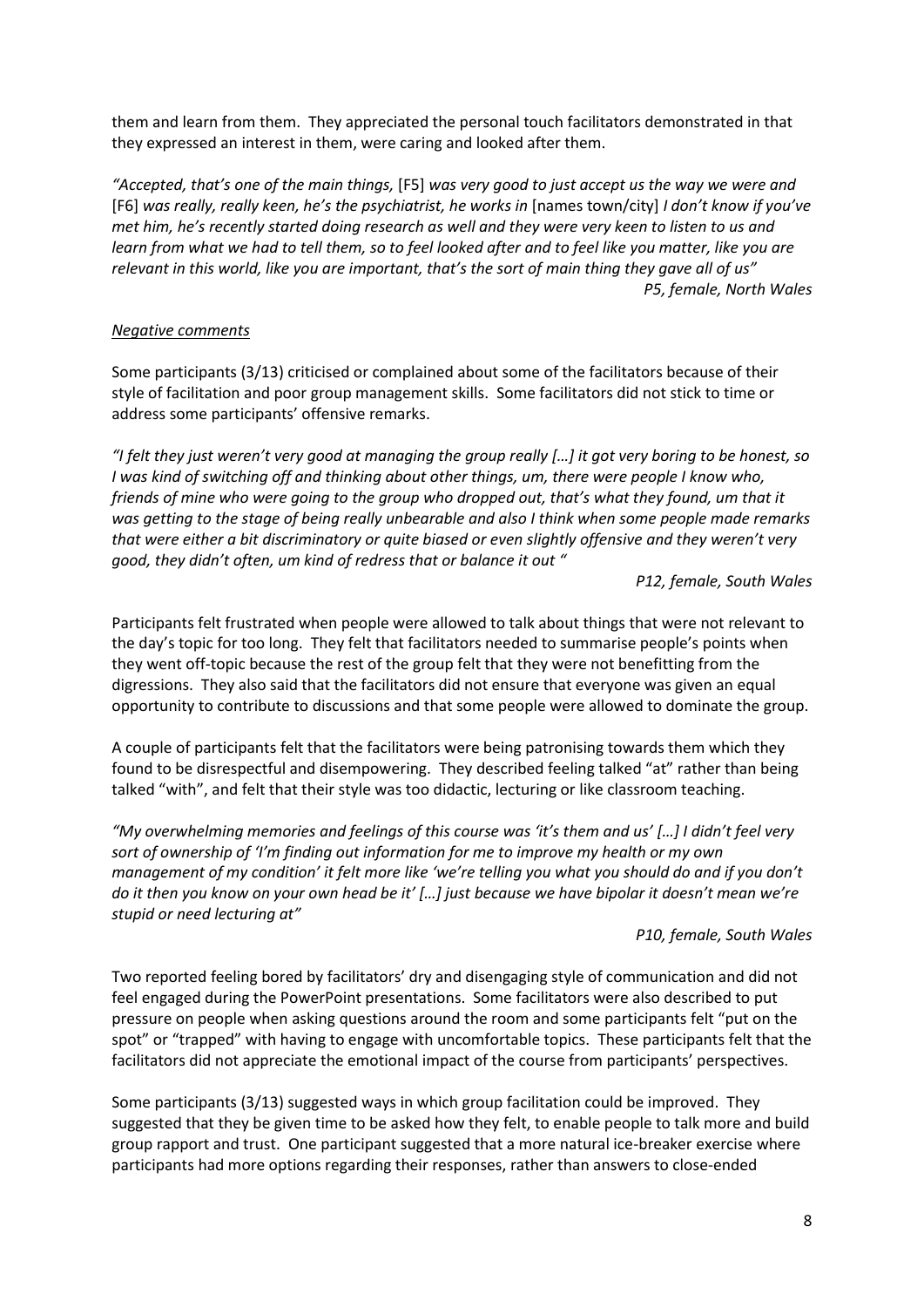questions, would have felt more empowering. More time in the first sessions was needed for participants to get to know one another and gain an insight into why everyone was there. Participants felt this was important to feel safe, trusting and at ease with the group to facilitate openness and self-disclosure.

To prevent participants from going off-topic and also to enable them to discuss unrelated topics at an appropriate time, one participant suggested that facilitators operate a "parking zone" to make a note of topics participants wish to discuss in order to address them later.

Two participants said that facilitators could be more sensitive and flexible to the needs of the group and they would have appreciated hearing their points of view more than simply talking from the PowerPoint slides. They also recommended that the rules of the group should be negotiated with the group rather than just stated by the facilitators. They felt that this was important for the group to take ownership of the rules and personalise them, and also for developing trust within the group based on the understanding that others have engaged with the rules and have voiced that they would be respecting them.

## Participants perceptions of the group experience

## *Positive comments*

All participants appreciated the opportunity to share their experiences with other group members. They exchanged their experiences of their lives in general, their bipolar disorder, their health care, their health care professionals and their hospital treatment. They found this aspect of the course to be therapeutic, and learned from others' insights and ways of coping.

*"It's very difficult when you have bipolar to notice that you are going on a manic or on a depressive side, you don't notice it yourself and to see other people talking about it about the behaviour that you have, you know, you start noticing things then during the day that you're doing and you know, you can intervene then"*

## *P6, male, North Wales*

Many (9/13) commented that they particularly appreciated being in a diverse group of people, some of whom were from different backgrounds, and reported feeling less lonely and isolated with the condition through meeting others with bipolar disorder. For some, the course provided their first encounter of meeting others who also had the condition.

"Cos it is such a, it can be a very lonely a very isolating um condition. [...] now I know what it is and I *know other people in the same boat and I know how people are coping with it and stuff, whereas before I had no idea at all and I just felt so alone with it all, so yeah I've learnt a lot and it's been a great help"*

*P4, female, North Wales* 

Some participants (8/13) reported sharing knowledge with each other and offering advice. They also said that other members of the group were sensitive, concerned and respectful to how they were feeling.

Being a member of the group empowered participants who felt part of something important. Some (7/13) also commented that being with others with bipolar disorder and discussing experiences reduced the stigma they felt in day-to-day life.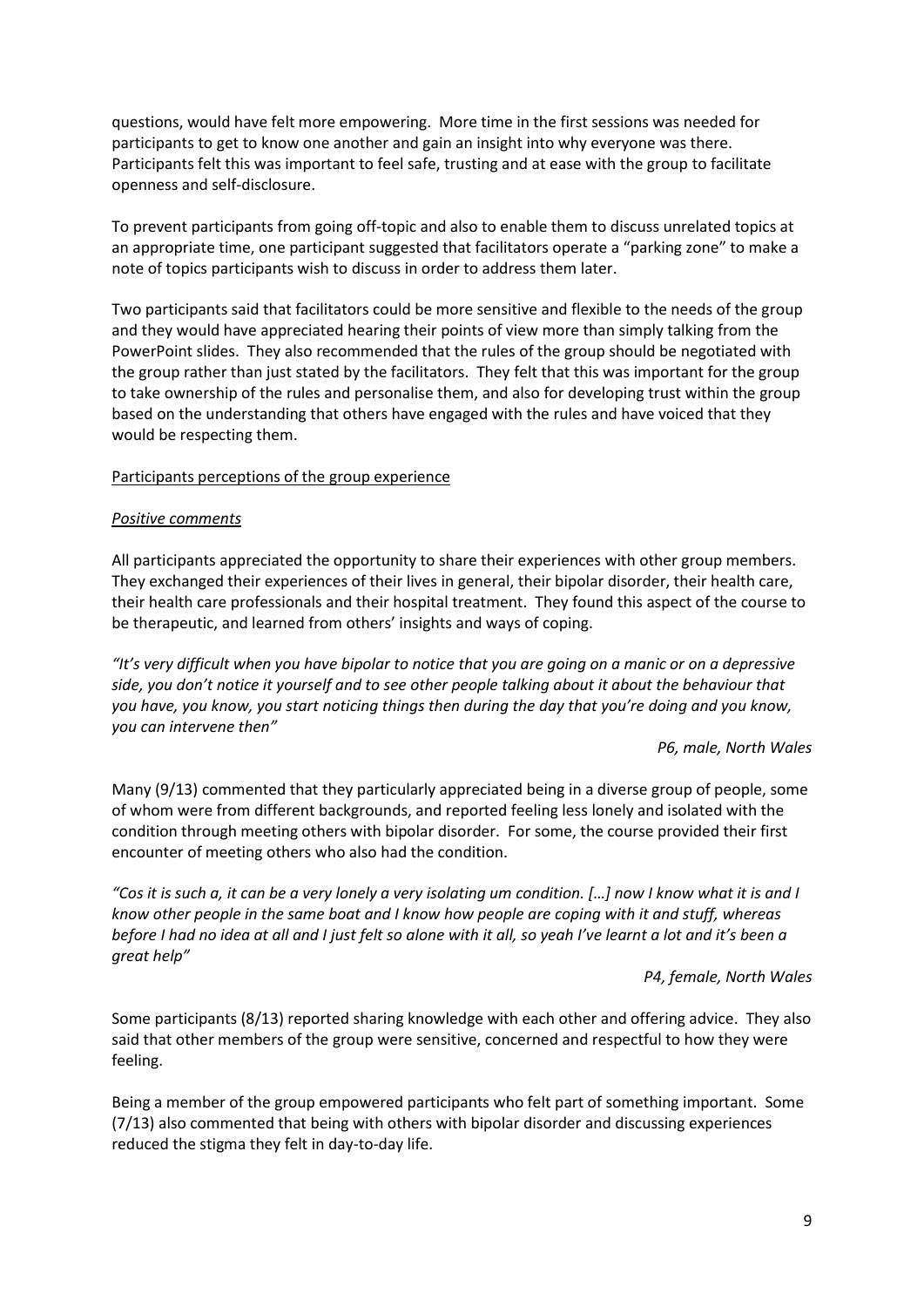*RP: "So, tell me your experiences of the BEP-Cymru group psychoeducation programme" P5: "Oh it was really, really good, it was, well the best thing that's happened since I've been diagnosed with bipolar, um, yeah it's just so good to be together with like-minded people and feel like you're normal because the rest of society makes you feel like you're not normal, including most of our partners, who think we're crazy […] we all felt stronger because we were in a group" P5, female, North Wales* 

*"[…] before I thought I was a bit mad in the past but now because I knew what it was and people had gone through the same experiences I realised that no, I wasn't mad it was just part of the illness." P4, female, North Wales* 

Participants commented on the importance of humour within the groups. Humour was used as a way of coping.

*P9: "[…] it was just nice to be in a room full of people who all had the same thread running through, but we're so different, funny and warm and just to be able to discuss openly how this bloody awful illness had affected us. It's priceless […]I'm terrible for making fun of myself and for making fun of my illness and psychiatry and the whole because I worked in psychiatry for a while and then I got ill and left […] Terrible, my sense of humour is just, lets me down really."*

*RP: "Well does it or is it helpful in some ways?"*

*P9: "It's my way of coping and that's the way I am and I won't change"*

*P9, female, South Wales* 

For some, humour was used to "normalise" bipolar disorder.

*P5: "[…] I think the course really helped them to accept this is just who I am and we made lots of jokes about being bipolar and oh yeah all the stupid things we've done and (laughs)"*

*RP: "And did the jokes help?"*

*P5: "Yeah, loads, they give just a bit of light to the because you are treated as a problem like you said as well, with an illness and you're not normal, all these things they are just really silly because we're just human beings"*

*P5, female, North Wales* 

Joking and talking in a light-hearted way was cited as being important for communicating within the group and increasing participants' confidence.

Many (7/13) said that they really looked forward to the weekly meetings and were disappointed when they came to an end. They looked forward to seeing others in the group with whom they had developed camaraderie, trust and friendship. For some (4/13), attending the group on a weekly basis provided support when they were having difficulties and they described looking forward to the meetings as a way of "getting through the week". One participant revealed that she missed the security of the group because it gave her an opportunity to meet with others with bipolar disorder, without which she lacked confidence to contact them.

*"I wouldn't know how if I called somebody, I wouldn't know how to talk to them, I haven't got the confidence to text or to pick up the phone and say, 'how you are, how are you or?' I just keep myself to myself […] we have exchanged numbers but I haven't used them and nobody's called me either" P11, female, North Wales*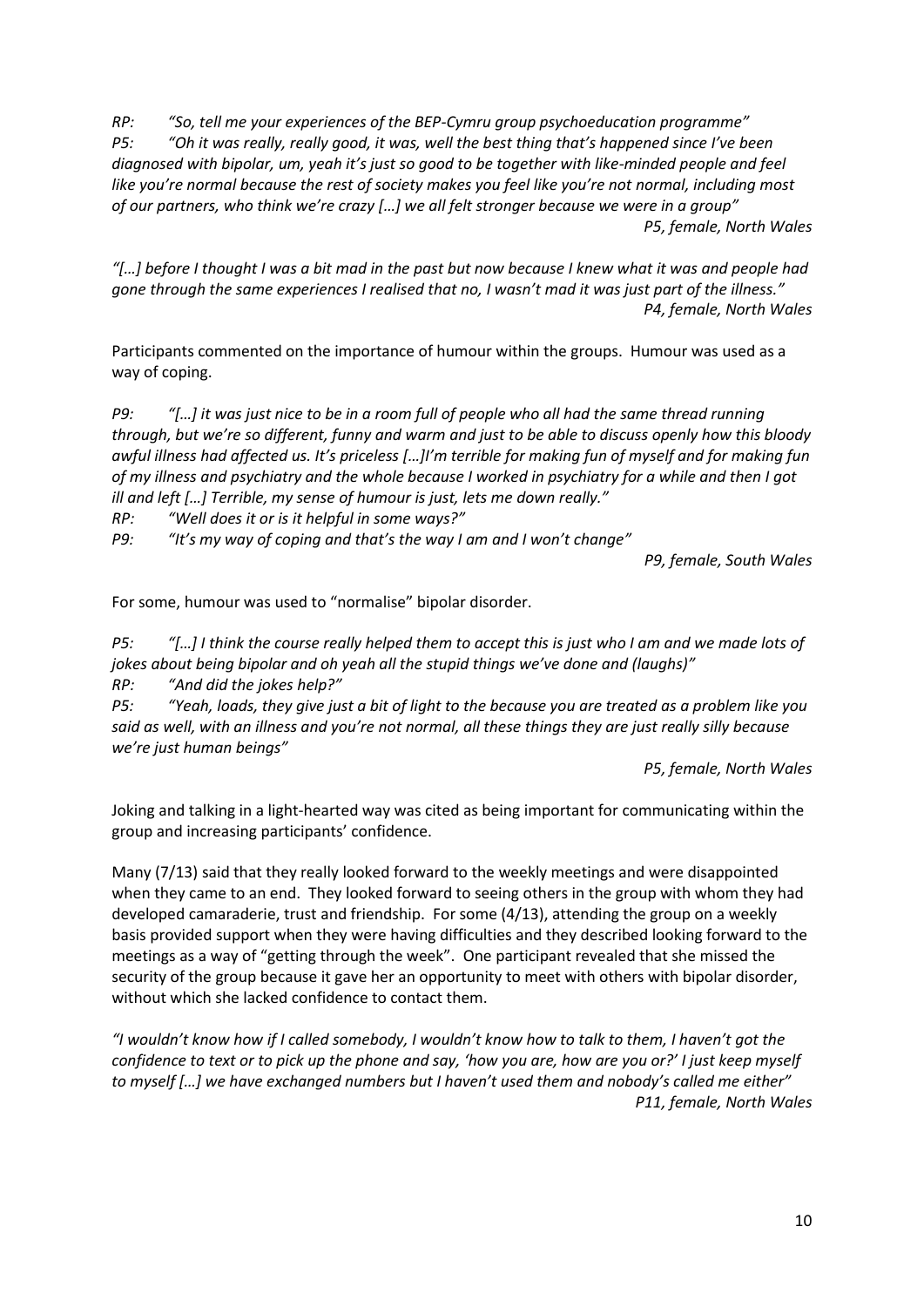For some participants (5/13) the groups enabled them to compare themselves with others who were "in the same boat" in having bipolar disorder. They found meeting with others to be helpful for gaining a perspective on the extent of their illness.

*"[..] when you're in a group like that and you see some that are better than you, they're doing much better than you, they're in a better place and some are in a worse place and I don't know it's just like a measure really of how ill you are"*

*P9, female, South Wales* 

A couple of participants said they were surprised and interested to hear that others had similar traumatic experiences to them.

## *Negative comments*

It was the first time some participants had met with others with bipolar disorder, and they found the first meeting to be intimidating. Others (3/13) were dissatisfied by group members who were too dominant within the meetings and too focussed on their own agendas, and participants also reported feeling "put on the spot" with being asked to construct their life chart within the context of the group.

*"I've got friends I know who are doing it with their* [Community Psychiatric Nurses'] *and stuff, um like over a period of months because you know it can take a lot of time to be ready to look at what has happened throughout your life […]* [the facilitators] *did put a lot of pressure on people and then they kind of went round one by one and were kind of going, 'oh, show us your life line and explain it', and I thought that wasn't very helpful because obviously some people were fine with it but apart from, if you hadn't wanted to do it or you wanted to kind of start on your own but you didn't really want to share it with the rest of the group, you didn't really feel like you had an option. Um, so I think yeah that kind of being put on the spot I found quite pressurising."*

*P12, female, South Wales* 

One participant reported that she did not feel as though she connected within the group because it lacked others of a similar age to her.

# Contrast with other self-management courses for bipolar disorder

Participants who had previously attended other self-management courses for bipolar disorder compared their experiences of these courses with their experiences of attending BEP-Cymru. Two felt that the self-management course which was held over three days and offered by the Manic Depression Fellowship (MDF) was too intense. They felt that it was too introspective and did not adequately support vulnerable people who may have become traumatised by a distressing topic. One participant was particularly angered and upset by her impression that the MDF course focussed on certain problems and assumed that everyone within the group had the same experiences. She felt that they did not allow for divergent experiences or viewpoints within the group. Another participant felt that the MDF course had given her a better opportunity for sharing her personal experiences and learning from others' experiences.

# Key recommendations for improving the course

Some participants (3/13) commented that they would have appreciated more information on certain topics and shared examples for further reading from self-help books. They felt that the course could have covered more on legal issues, psychological therapies, such as mindfulness and Dialectical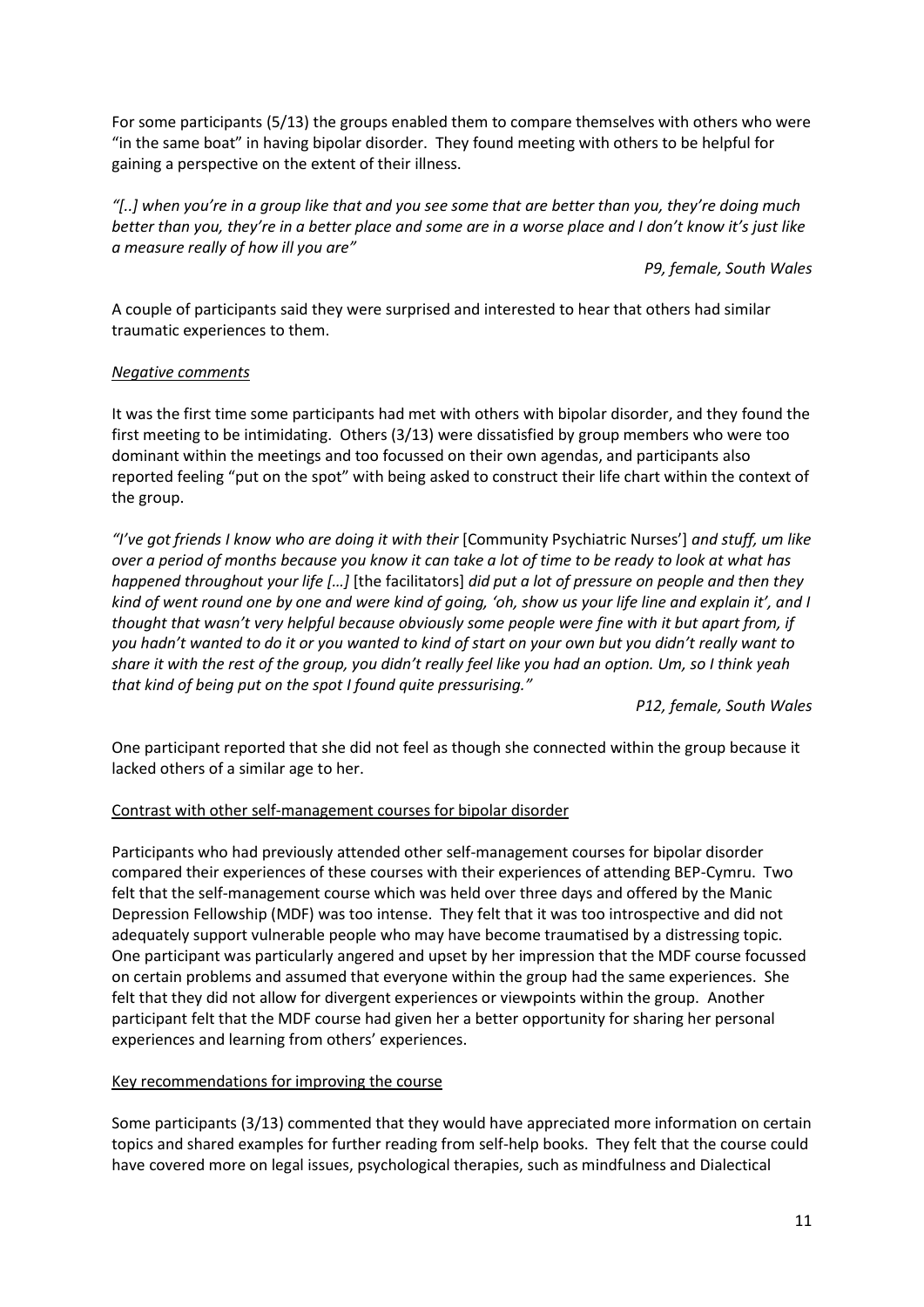Behavioural Therapy, and provided more up-to-date information on smartphone "apps" and mood diaries.

A couple also felt that the course was too medical in its focus. They commented that the focus on diagnosis and diagnostic categories was not helpful for practical self-management. They suggested that the course lacked the concept of self-management as a process which takes time, and would benefit from focussing on more practical and experiential considerations.

*"I think that was one of the things that was missing from the course was that idea of selfmanagement as a process, um that it can take a lot of time for some people, or you can be good at one bit of it and it might take you time to develop other bits of it and I think that kind of time constraint on, you know, 'we do this session, we do that next session, you know, are you much better at self-managing now?' […] I didn't really realise that until afterwards and I was kind of like, 'hmm, hang on, you can't do it all', you know some people might but it's a lot of stuff to go through" P12, female, South Wales* 

One participant suggested inviting someone with bipolar disorder to one of the sessions to relate their personal experiences and how they had managed their illness throughout their life.

Four participants suggested that they would benefit from the opportunity to involve their partners or relatives with the group. They suggested that family and friends who were concerned should be invited to a couple of sessions or that a session could be provided specifically for them. They felt that this may help them to understand and accept the illness more and gain an insight into it.

*"Strongly would recommend that partners, families were involved in at least two or three sessions, so that they have that understanding of what was going on because there's nothing, no information for them at all […] To understand the moods because you are very, very hard to live with, so the partner does tend to back off and then you feel like you're not getting any support when it's not because you're in a mood it's because […] of the illness that makes you in that particular way but partners and family don't have an understanding of it"*

*P4, female, North Wales* 

Some (4/13) suggested that BEP-Cymru should arrange either a couple of recap sessions informally or a couple of casual meetings with or without facilitators after the course finishes. They stipulated that this should be organised by BEP-Cymru for participants even if a facilitator would not be present.

*"[…] perhaps something […] some months down the line that we came back to see how we are doing. […] I think it's worthwhile, it's such a good programme for it to end like that it needs something I think (.) it wouldn't cost much would it to bring a group of people together every couple of months" P6, male, North Wales* 

Some participants (3/13) made recommendations for improving the life chart exercise. They suggested that it would be better to give participants the tools necessary for undertaking the task and provide examples of how to complete it. Participants needed to be better prepared for, and better supported with, the life chart exercise. Participants also recommended that the exercise should have a health warning and people should have the option not to do it if they don't feel ready or they don't want to do it.

Reasons participants would recommend BEP-Cymru to others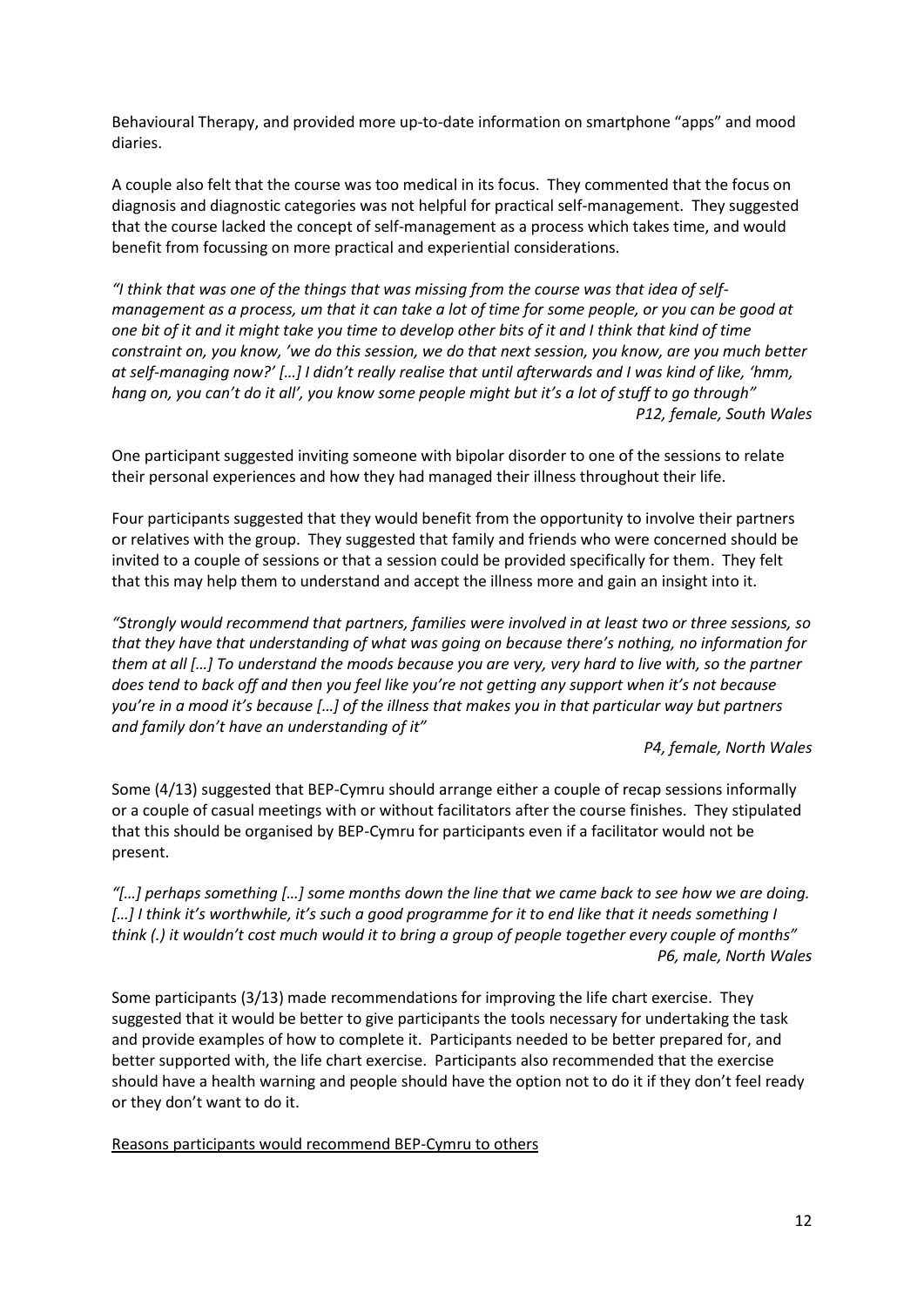Some participants (7/13) recommended the information they received on the course because it helped them to understand the illness better and was accurate and reliable.

*"[…] bipolar is like a foreign word really isn't it? But when you get the information from you, you know what the disease is and what it involves you know"*

*P3, male, South Wales* 

Many participants (9/13) would recommend the programme because it enabled them to meet others with bipolar disorder, discuss their experiences and make new friends from the group. They felt like they were no longer "the only one" with the illness and it had reduced their feeling of isolation. The course reduced the stigma they felt from having bipolar disorder.

## *RP: "So how did you find the group experience?"*

*P4: "Recommend it to anybody […] because I've made friends, I've made friends from the group, um we meet on a Monday, we go for coffee or we go for lunch, we go swimming, it's nice, yeah. Whereas before I didn't have anybody, you know, I've lost lots of friends and stuff due to this illness and because they obviously don't understand it and they couldn't cope with my mood swings and things, so but at least you know with this group now, we're all in the same boat, we all know how we feel and yeah it's good"*

*P4, female, North Wales* 

## Group versus computer-based formats

A few participants (3/13) reflected that an online course would be better if they were feeling low and were finding socialising difficult. Two found it hard to leave the house when they felt low and, therefore, would have preferred an online course at that time.

Many remarked upon the usefulness of being able to share experiences within a group setting, and some expressed reservations regarding online forums. Two chose not to use forums and one participant said she lacked sufficient computing skills to use a forum. Concerns surrounded the permanency of forum posts, a fear of feeling attacked or upsetting others.

*[…] because it's open to a larger number of people, but at least in a group there's like, you know ten people or whatever, but if you're on a forum and you can have I don't know how many people connected to it and they comment on something that you've said, it's just kind of, I […] wouldn't necessarily be asking or saying the things that I really wanted to say because I would be worrying that I might you know upset someone or get attacked by someone or something* 

*P12, female, South Wales* 

Some participants (4/13) opined that a computer-based course may be more accessible, especially for those who cannot attend a 10-week course due to other commitments or for those who cannot leave their home. They also commented that the forum would enable discussion and interaction with others.

Others (3/13) valued the opportunity to ask in-depth questions and receive an answer instantly within the group setting, which they felt a computer-based course would lack.

## *Impact of BEP-Cymru*

## Impact on knowledge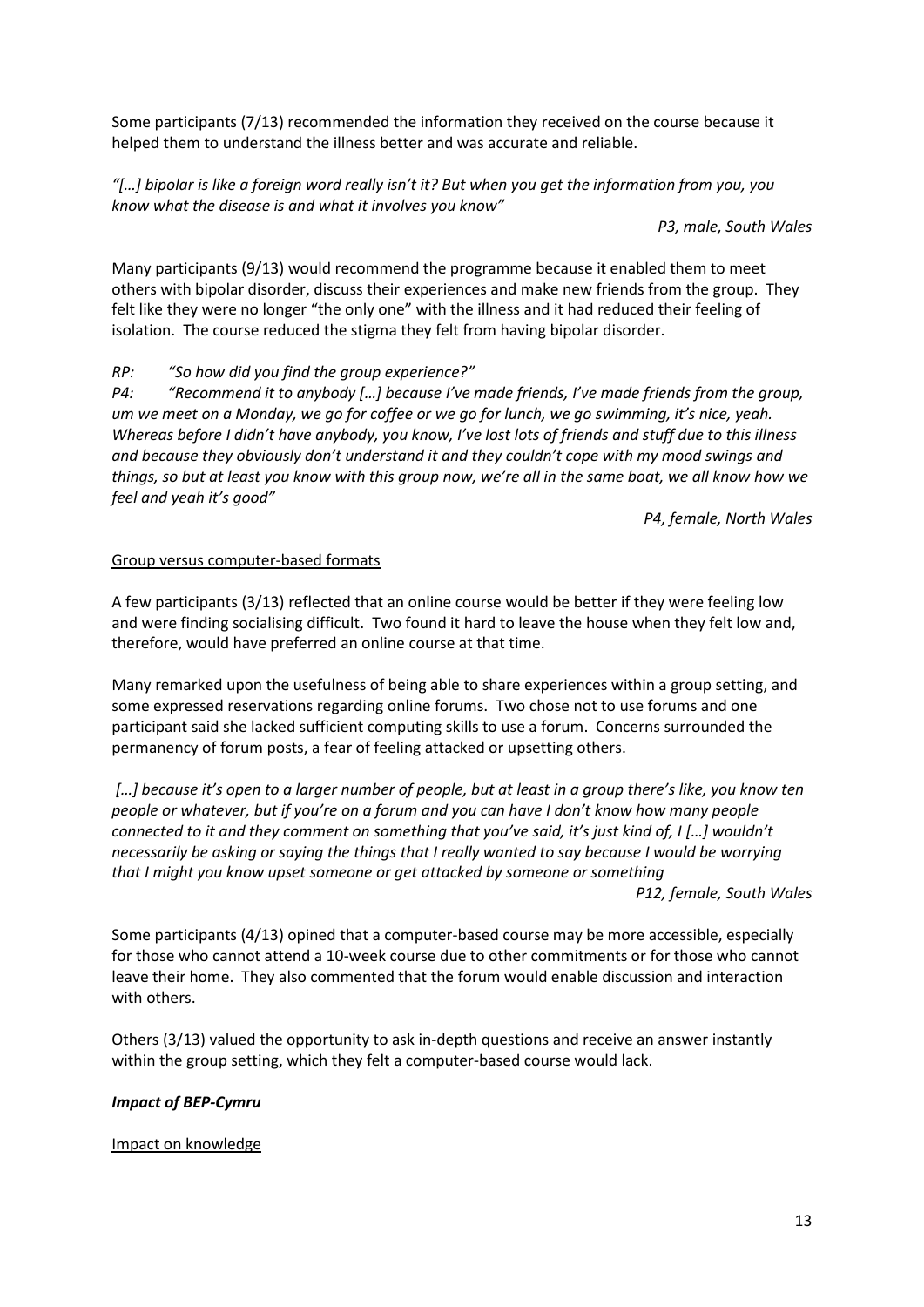Many participants (8/13) commented that they had a better understanding of bipolar disorder, the causes of bipolar disorder and its treatment. Some discovered that the illness was more complex than they had previously realised.

*"[…] it was nice to know what the cause of it was, yeah. Whereas before I didn't have a clue, you know? I'd just like do crazy stuff and end up in hospital and not know why, um and just being diagnosed with is something and being able to learn about it was a huge help"*

*P4, female, North Wales* 

Some (3/13) appreciated attending the course even though they were already familiar with the information presented because the course confirmed what they already know and revisiting topics was helpful for them. Others (2/13) reported their ability to explain their bipolar disorder in a concise way to others, without feelings of shame or stigma.

*"I can explain it quite concisely now and I know the points that people want to hear and need to hear, whereas before you'd be explaining something that sounds so bizarre, you know all these mood swings and things […] without feeling you have to hide anything"*

*P6, male, North Wales* 

# Impact on social support

The main reason participants cited for appreciating the course despite not learning anything new was the group experience. Participants particularly welcomed feeling part of a group with others who also have bipolar disorder and the opportunity to share their experiences, listen to others and offer support. They said that the openness of the group negated any shame or stigma associated with bipolar disorder, and the course enabled them to feel less isolated with the illness and become aware that others also suffered from bipolar disorder in similar ways to them. This realisation stemmed from others sharing their experiences of living with bipolar disorder and relating how they cope.

*"I didn't feel so isolated, you know. I thought that there are other people who suffer in the same way that I do […] I benefitted a lot from talking about my illness with these people and finding that they shared aspects of the illness […] there were other people like me"*

*P7, female, South Wales* 

The course did not impact on some participants' personal relationships. This was because they felt that either their family did not need to be informed about their bipolar disorder or others were not interested or able to respond to them when they were unwell.

Some (5/13) said that their families wouldn't be interested in reading hand-outs, although they would be interested in learning about bipolar disorder within a group session specifically for them. Others (2/13) described their partners to be more accepting and trusting of them and supported their involvement on the course.

Many (9/13) befriended other participants on the course, and one group continued to meet as a bipolar support group beyond their involvement in BEP-Cymru.

*"Just there for support you know, if someone's not feeling well, somewhere where they can go where they've got support, because when you're not feeling well it's hard to actually get out of the house, whereas if you know there's a group there who are going to support you, the group could actually pick you up and take you out, you know?"*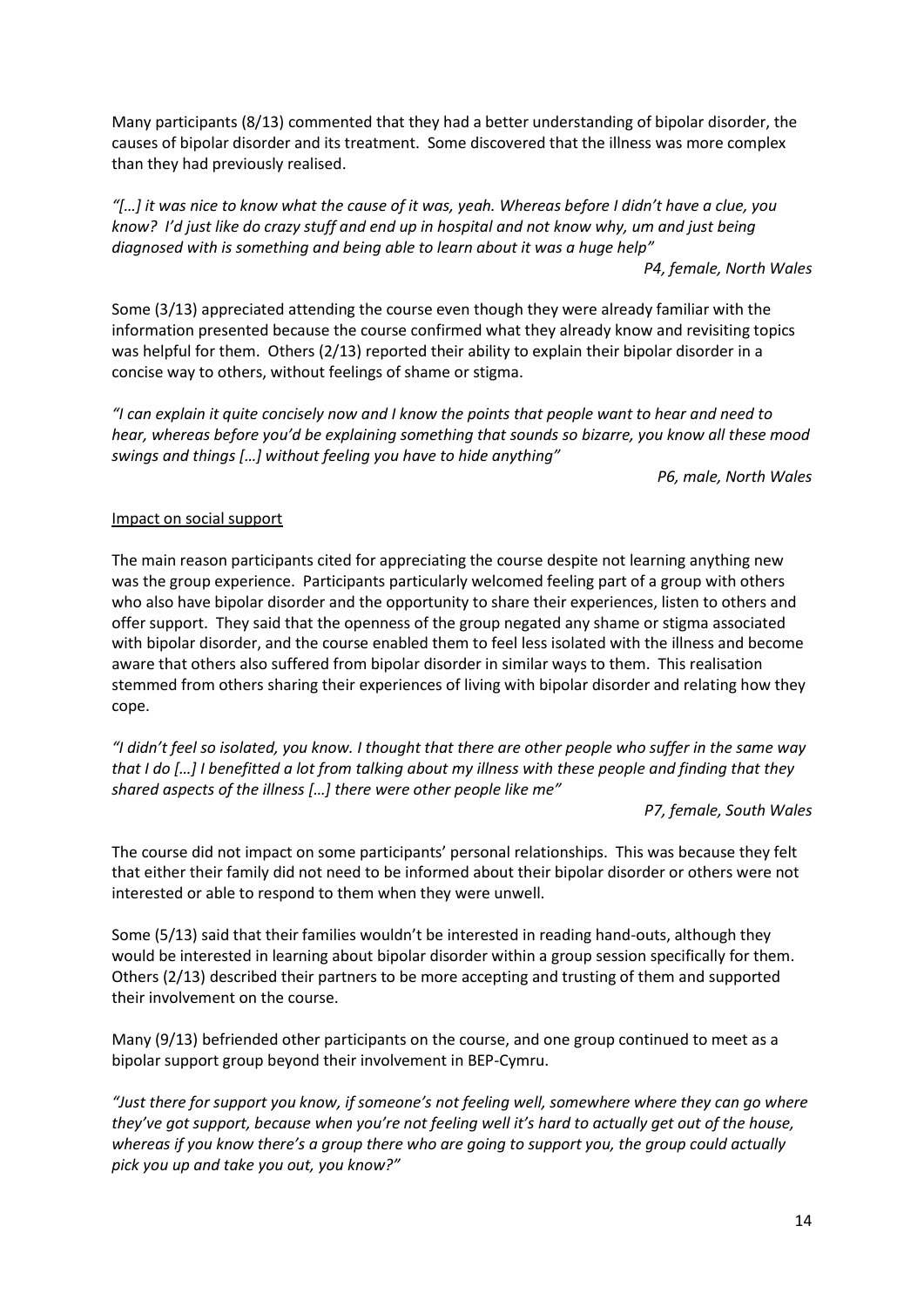## Impact on confidence, stability and acceptance

Some participants (3/13) commented that their confidence had improved as a result of attending the course and they were better able to cope with challenging situations. A couple reported that as a result of attending the course they felt calmer and their moods had become more stable. They said that they felt "normal" as a result of learning about the illness and feeling well.

*"I'm a normal person, I think normal thoughts, I don't want to do anything too outrageous […] I'm calmer, I'm interested in reading books and things you know, things I wouldn't have been bothered to do and I like watching certain programmes on television […] I'm interested in things that I wouldn't bother with before, all I was interested in before is how I felt all the time, very miserable or very happy, such a change in my feelings that it was unusual, I didn't understand it you see but if you have a long session with people who have got the disease, you can understand it, you can leave the room knowing a little bit about it"*

*P3, male, South Wales* 

A few (4/13) reflected upon how the course had impacted on their acceptance of bipolar disorder. For some, the acceptance and respect they felt from the facilitators reduced the stigma associated with bipolar disorder.

*P5: "I think the fact that they are, were there as persons as human beings, as themselves and made us feel like we were human beings and could be ourselves"*

*RP: "So, I'm thinking did it reduce stigma for you then, is there a stigma around it?" P5: "Yeah, massively, massively, yeah, yeah, I don't know you should, you can't experience it but you should have a go at telling people you are bipolar, wow! Just for a joke. You'll get a feel of what it is like"*

*P5, female, North Wales* 

# Impact on access to services

Some participants (3/13) particularly benefitted from the contacts sheet which was created during the course and comprised numbers of services and individuals to contact in an emergency. This enabled them to access help when they needed emergency assistance.

"[F5] *had given us this […] leaflet where you can put all the numbers of the emergency in the home treatment and stuff and that's, well that turned out to be like a life saver today because I managed to get through these numbers that* [F5] *gave me, I managed to get through to people who could help us"*

*P5, female, North Wales* 

# Impact on diet

One participant commented that as a result of the lifestyle module he became aware of the importance of a healthy diet and not drinking alcohol.

*"[…] in terms of my lifestyle issues, I've taken that on board in terms of healthy eating and no alcohol […] because that was a very good module, lifestyle factors […] I used to uh, try and control my condition by […] drinking alcohol and eating comfort foods and you know, the module just made it*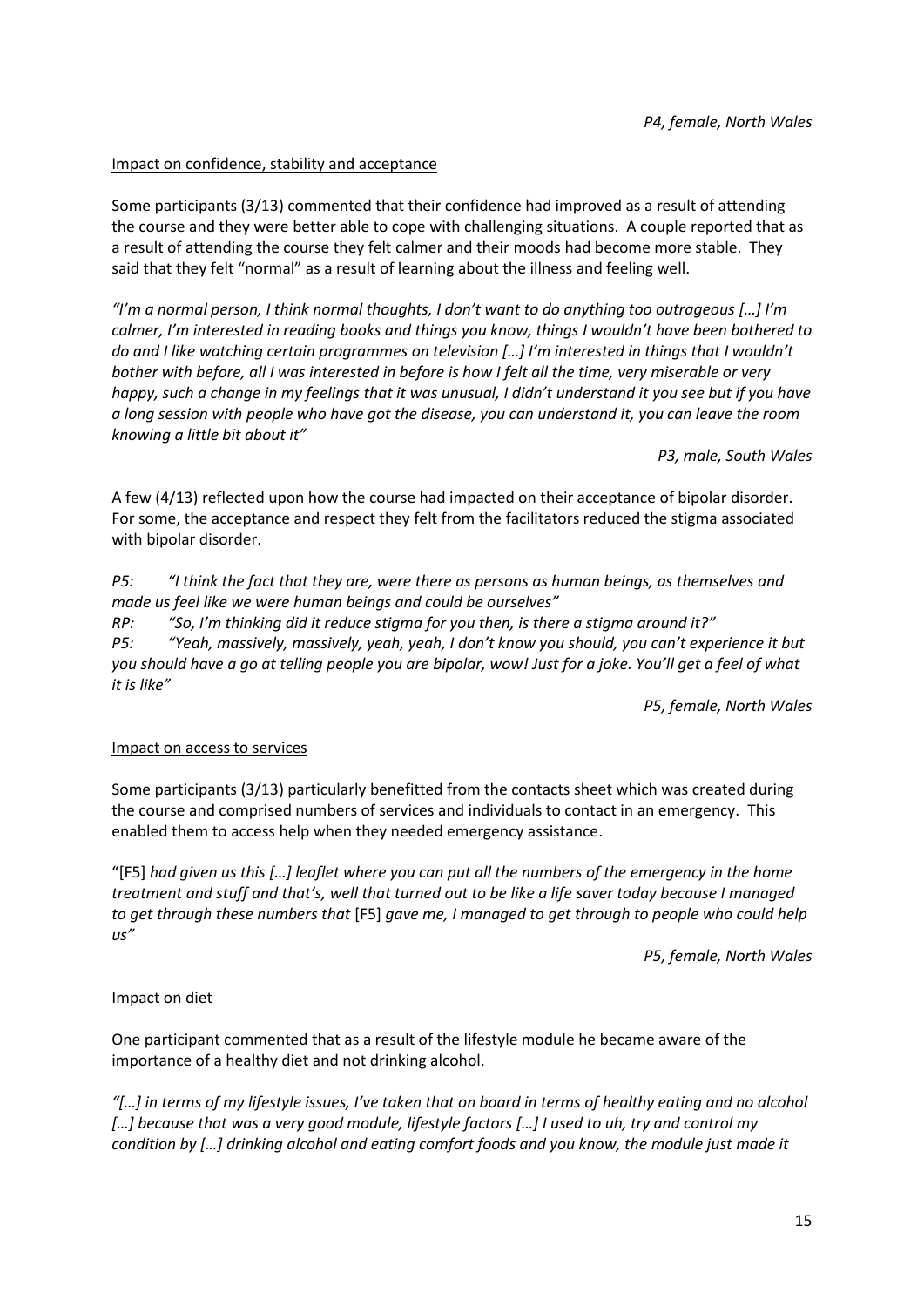*quite clear that you've really got to live a healthy lifestyle as possible um, to try and gain control so the medications can work"*

*P1, male, North Wales* 

# Impact on insight

Many participants (7/13) reflected that as a result of attending the course they could understand what bipolar disorder is and gain an insight into themselves. One participant commented that she is now able to recognise when she is experiencing a high or low episode.

*"I understand now when I am on a high and when I'm on a low, as before I didn't" P11, female, North Wales* 

Some participants (4/13) commented that they were now able to accept their diagnosis, and realised that it was their personal responsibility to manage the illness and "keep on top of it". They were aware of how to control their symptoms and maintain their wellbeing.

*"It's made me realise that I do have bipolar (laughs), for a year I was thinking, 'oh I don't have this thing you know, it's not me, sort of thing', once you see or you meet other people you see you think 'I do that' or 'I behave in that way, so, so it really makes you think you know, yes I do have this condition, I have to deal with it', yeah"*

*P6, male, North Wales* 

For some (3/13), a greater acceptance of themselves and their diagnosis resulted in less self-blame and more compassion towards themselves.

For one participant, however, attending the course had confirmed her belief that she has been misdiagnosed with having bipolar disorder. She describes herself as being naturally exuberant, which some health professionals have mistaken for mania, and believes she has only suffered from depression in the past.

*RP: "So how do you feel about your diagnosis of bipolar disorder now?"*

*P13: "Absolutely up your arse! Excuse my language"*

*RP: "So you don't think you have bipolar disorder?"*

*P13: "I believe I don't, no […] it's not just me […] I mean the thing is I exhibit and that's what my partner says […] a highly sensitive, highly principled, articulate, eloquent, whatever you want to call it, person, who is very, very motivated, very driven and very active. I mean I've done ballet, dancing, every day and I'm very, very busy, I always have been, except when I've been depressed and looking back I've done a mood chart, I've done a mood chart through my life and when I was on the course and I realised that I was only low when certain circumstances and people came into my life"*

*P13, female, South Wales*

Some (3/13) said that they could recognise what triggered their moods now.

*"I recognise my triggers, whereas before I wouldn't, I'd get panic attacks and hyperventilate and get confused and run around dizzy and getting angry and not knowing what was going on but now I know what's going on and why it's going on"*

*P4, female, North Wales*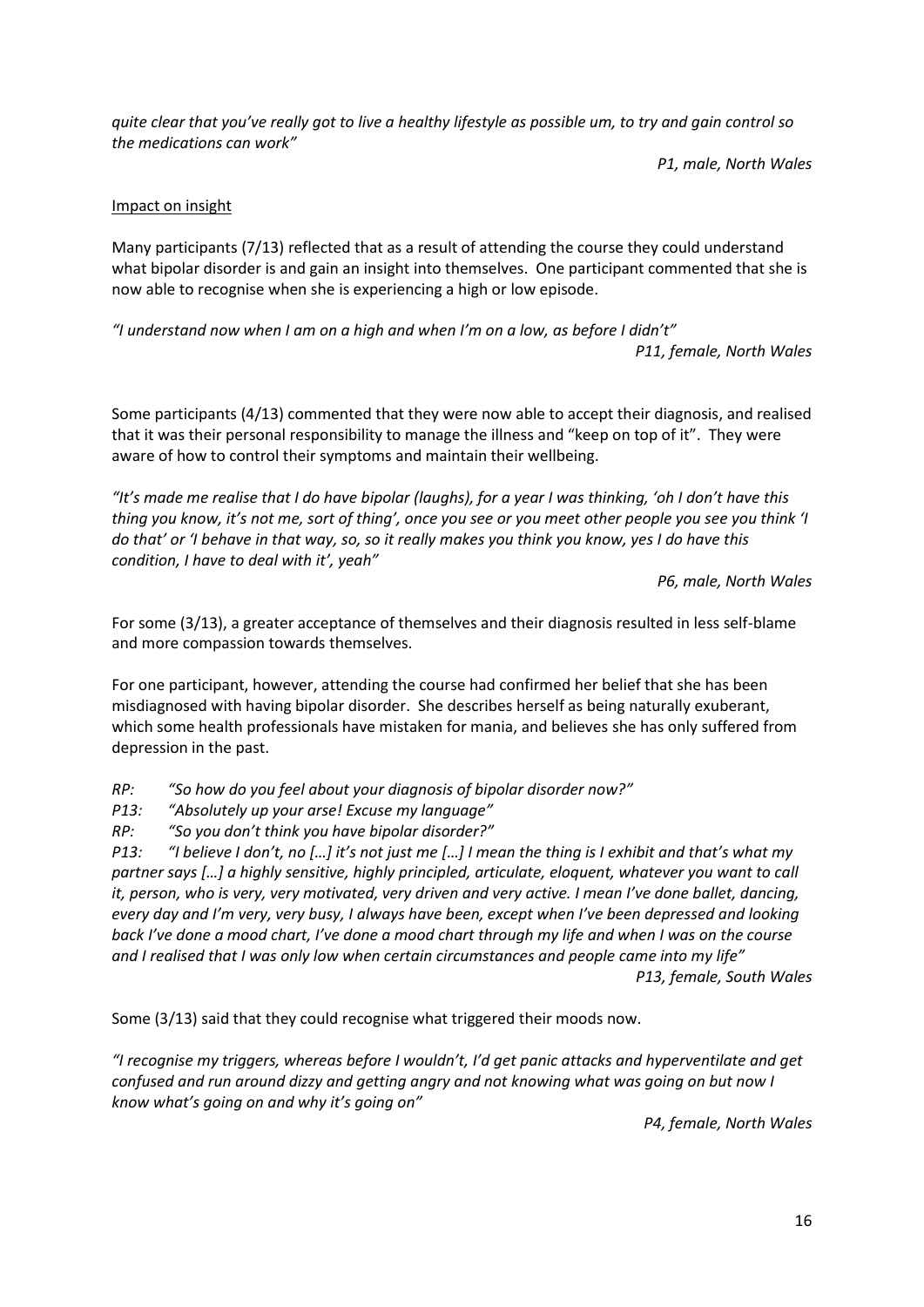Others (2/13) realised that certain people or circumstances would trigger their low mood. They said that the course gave them an insight into previous failed relationships and one participant cut ties with certain family members who were not considerate to her mental health.

*P9: "[…] at the time there was a lot going on and there was a lot of trauma around my family and it wasn't getting any better and I […] couldn't take it anymore and I made a decision after the course and cut off from them and I'm better, I'm more well now, I should have done it years ago" RP: "To cut off from your family who…?"*

*P9: "Well just a couple of them, not all of them, the ones that were making me ill really, year after year, the same things, just not being very considerate to my mental health"*

*P9, female, South Wales* 

## Impact on attitude to taking medication

Some participants (3/13) said that they had become less resistant to taking medication for bipolar disorder because they acknowledged that it enabled them to feel well, and they accepted that they would be taking medication for the rest of their lives to control the illness.

*"I could not accept I had to take tablets for the rest of my life, I just could not accept because the dosages that I was taking, they were so high and it was just accepting I had an illness, um I couldn't cope with that at first but then after talking it through, you know, what basically what they were saying these tablets and stuff they help you manage it, they don't stop it, they just help you manage it, control it better, so I've come to terms with the fact that yeah, I will have to take them for life, whereas before I couldn't and (laughs) it was mixed emotions it was"*

*P4, female, North Wales* 

Two participants re-evaluated their medication as a result of the session on medication. One participant remarked that because the facilitators had provided him with informed reassurance about his medication, now he takes his medication regularly as prescribed.

*"I was concerned that I was on Lithium, Quetiapine and an anti-depressant you know but they,* [P6] *said no this is normal and these drugs go together well, yeah it puts your mind at ease really these drugs aren't as scary as you think. So I think I was going, I went for about two years without medication, um because I was concerned about taking, which I wouldn't be now having gone to these sessions […] and I make sure that I take them regularly because they can, some of them can have an effect if you take them two or three hours late, you know on the next day for example"* 

*P6, male, North Wales* 

## **Discussion**

## *Main findings*

## Overview of key themes

The following table highlights the key themes in relation to the feasibility acceptability and impact of the programme from the participants' perspectives.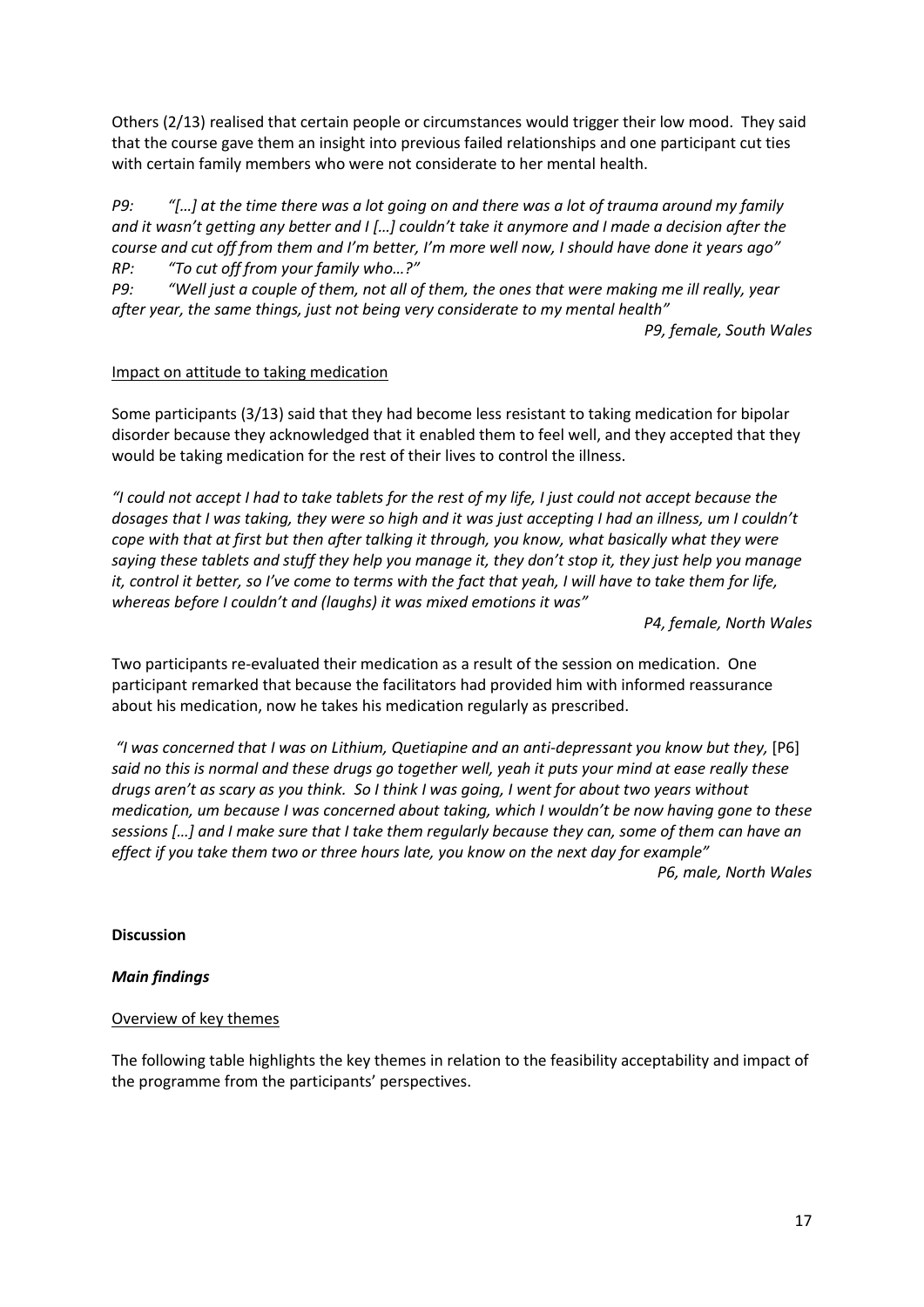| <b>Feasibility of BEP-Cymru</b><br>Mood affecting engagement with the course<br>Timing of sessions<br>Community venues preferred to hospital settings<br>Attendance at sessions                                                                                                                                                                            |
|------------------------------------------------------------------------------------------------------------------------------------------------------------------------------------------------------------------------------------------------------------------------------------------------------------------------------------------------------------|
| <b>Acceptability of BEP-Cymru</b><br>Content<br>Perceptions of the facilitators<br>Participants perceptions of the group experience<br>Contrast with other self-management courses for bipolar disorder<br>Key recommendations for improving the course<br>Reasons participants would recommend BEP-Cymru to others<br>Group versus computer-based formats |
| <b>Impact of BEP-Cymru</b><br>Impact on knowledge<br>Impact on social support<br>Impact on confidence, stability and acceptance<br>Impact on access to services<br>Impact on diet<br>Impact on insight<br>Impact on attitude towards taking medication                                                                                                     |

Table 1. Main areas of discussion arising from the qualitative interviews with BEP-Cymru participants

# Feasibility of BEP-Cymru

Most participants were able to attend the course; however, venues which were located more centrally were easier for participants to access. Afternoon or evening sessions were preferable for some participants, especially for those with day jobs; however, courses held on dark winter evenings may inhibit participants who may feel vulnerable with using public transport at that time or reluctant to leave their homes. The type of venue was important for some participants who did not wish to attend courses in hospital or university venues and preferred light and attractive communitybased venues.

Participants needed to feel well enough to be able to engage with the course, and those who were experiencing depression or manic symptoms were either unmotivated to participate or unable to concentrate on the sessions.

Reasons for dropping out of the groups included: dominating group members, feeling patronised by some facilitators' lecturing style, feeling pressure to contribute to group activities, feeling they were not learning anything new or because of a lack of proper facilitation of the group. Other participants dropped out because they were depressed, they were unable to commit to a 10 week course or because the course clashed with their work schedules.

## Acceptability of BEP-Cymru

The course materials and handouts were commended for their expert and reliable information. Participants particularly appreciated topics regarding medication, mood mapping, recognising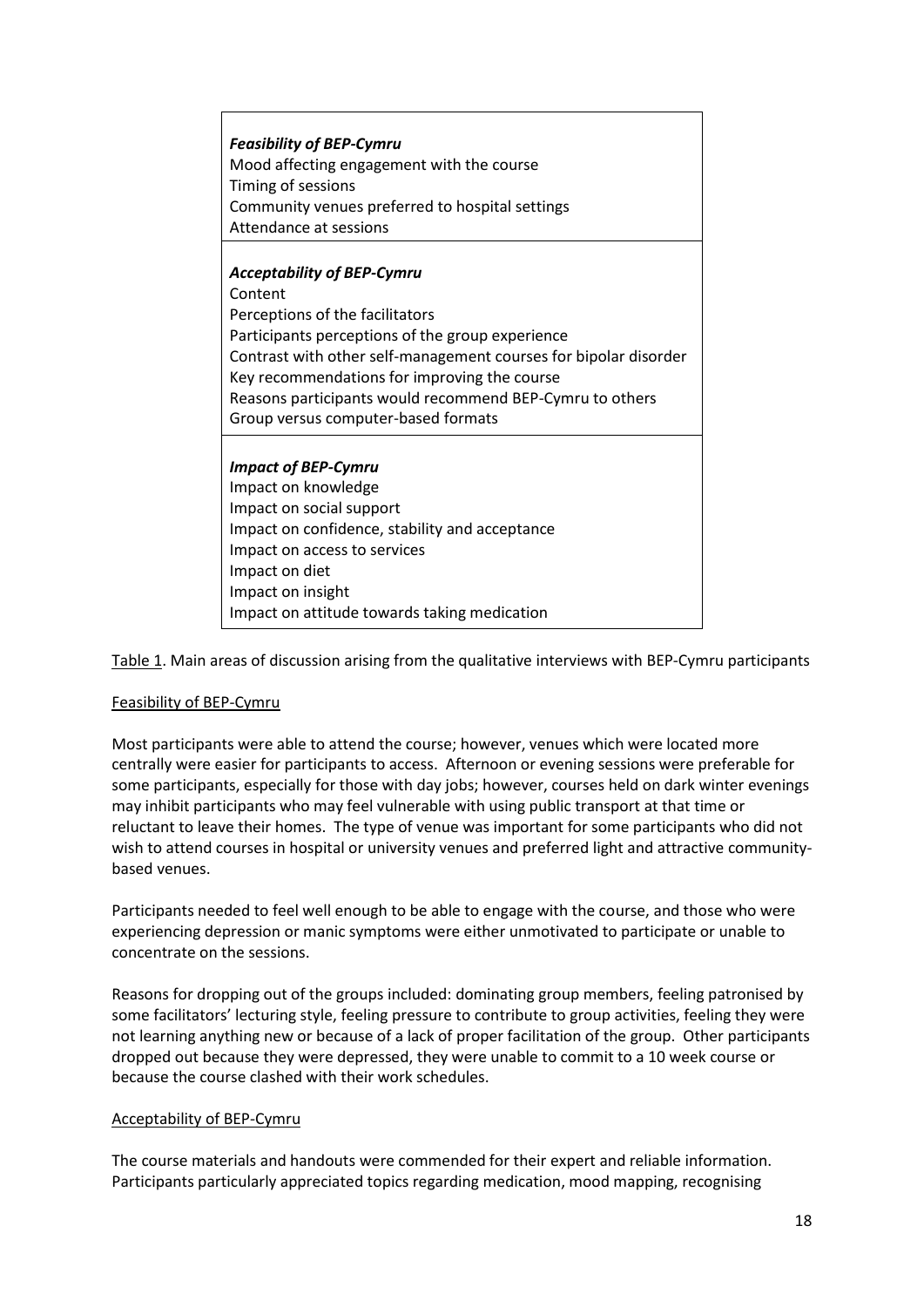triggers, lifestyle, and women with bipolar disorder; however, the life chart exercise was a concern for many participants because they felt unprepared for the psychological and emotional impact of the exercise, they felt pressurised to do the exercise, or they consequently felt depressed. Despite experiencing low mood after creating their life charts, some participants appreciated the opportunity the exercise had given them to review their history of the illness and in doing so they confirmed when their illness began. Participants recommended that future participants should be appropriately supported when constructing their life chart, advised about the psychological impact of undertaking the life chart exercise and given the option not to do it.

It was recommended that concerned relatives should be involved with the psychoeducation groups and it would be useful to provide sessions specifically for them to enable them to better understand the condition. Regarding continuation of the groups after the course, some participants suggested that occasional follow-up sessions be arranged to see how participants are getting on, either with or without facilitators and arranged by BEP-Cymru. Many felt that it was useful to share experiences within a face-to-face group and receive immediate and in-depth answers to questions from group facilitators.

Participants' perceptions of the facilitators varied depending on whether they were based in North or South Wales. Facilitators were praised primarily for their accepting, caring and down-to-earth approach and for balancing the formal and informal aspects of the course, and were also commended for being informative and professional. Some facilitators were also criticised for not managing dominant group members, poor time management, a "lecturing" style and putting the spotlight on people when asking questions around the room. Some recommended that facilitators should: ask people how they are feeling and provide more opportunities for them to talk, allow more time for group members to get to know each other in the first session, present open-ended rather than close-ended questions for the ice-breaker exercise, ask participants to suggest and negotiate the rules of the group, talk more personally and conversationally rather than from lecture slides, and prevent dominant people from digressing off-topic by taking note and address their points later.

Participants stated the importance of sharing personal experiences, supporting others in the group and offering advice. They felt that being part of the group was empowering and reduced the sense of stigma surrounding bipolar disorder. Facilitators' accepting attitude towards them and the humour within the groups was important for "normalising" the illness, and participants reported feeling less isolated and lonely through meeting others "in the same boat". A few participants compared themselves to others within the group to assess how well they were coping, and felt that it was important to have some people of a similar age in a group together. A few also reported that attending the first group meeting felt intimidating as it was the first time they had met others with bipolar disorder.

## Impact of BEP-Cymru

Although some participants reported that they did not benefit from the groups because they had not attended many sessions, some participants appreciated the course despite already knowing much of the information presented because the course confirmed their previous knowledge and gave them an opportunity to meet and share experiences with others. A number of participants reported making new friends on the course, no longer felt alone with having the disorder, accepted their diagnosis and their responsibility to self-manage their condition, and understood themselves more. Some participants gained insights into the illness, recognised their personal triggers, and felt more confident and stable as a result of the course. Others reported becoming less resistant to taking medication and felt better able to explain their condition.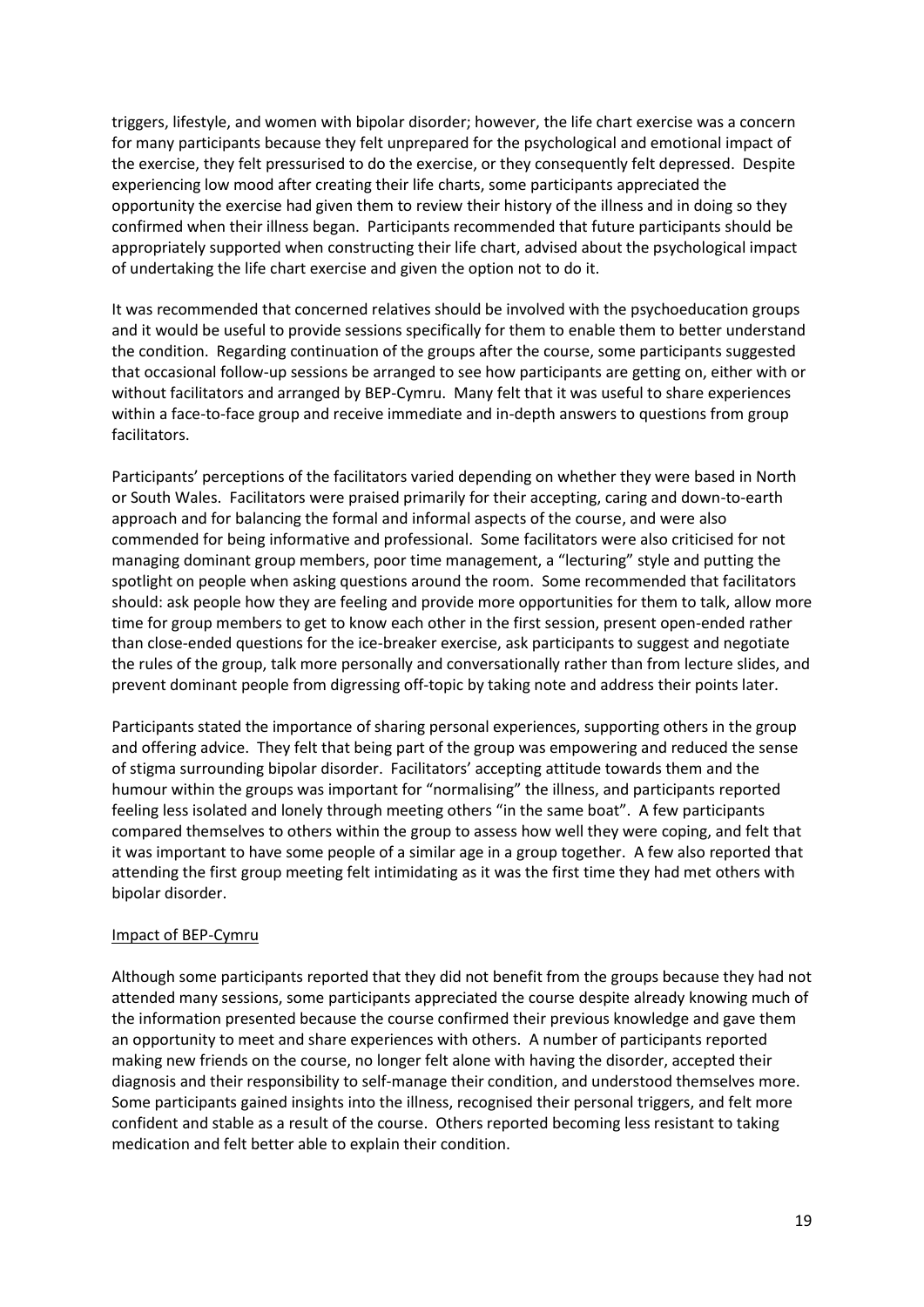## *Strengths and limitations*

The rich qualitative data from this study has provided insights into how patients experienced a new, group-based psychoeducation programme in Wales. The findings relate to the feasibility, acceptability and impact of the programme from participants' perspectives and present their recommendations for improvement. Male and female participants from South and North Wales were interviewed to explore perceptions of groups in different locations and with different group facilitators, and those who only attended a small number of sessions were interviewed which enabled exploration of their reasons for attrition. When analysing the data we noted that themes did not cluster according to the number of sessions participants attended nor appeared to affect their self-reported satisfaction (or dissatisfaction) across the range of outcomes. Hence, there was variation in the views and experiences of those who had attended the same number of sessions; i.e. low users and high users felt that the intervention was worthwhile and reported that they missed sessions for logistical reasons or because of their mood at the time, and one low and one high user gave similar criticisms of the facilitators' delivery style. However, the small sample within this study may limit the theoretic generalizability of findings. A larger sample may have revealed differences in responses by gender, type of illness and differing lengths of diagnosis which have not been salient and therefore possible for interpretation within this sample. Furthermore, a larger and more diverse sample may have provided more insights into the feasibility and acceptability of the intervention for those from different backgrounds with a view to improving equal access to services. There was a particularly high proportion of participants of Caucasian ethnicity (98%) and the majority were currently in employment (60%) [\[17\]](#page-23-11), which is unrepresentative of recruiting participants from NHS settings and throughout the UK. Certain barriers to accessing the group sessions were noted in this group, however, such as the time of day and location of the meetings.

The flexible and responsive interviewing style enabled participants to discuss aspects of their experiences which were relevant to them, and minimised the risk of biasing participants' responses. This study may have benefitted from having a portion of the data double-coded for reliability, and also from interviewing those who never attended a session. Furthermore, additional follow-up interviews at one year may have provided insight into how participants' perceptions of bipolar disorder change over time and the longer-term impact of the intervention.

# *Clinical implications*

Group psychoeducation sessions may be better received in a community-based venue as opposed to a hospital or university venue. Hospitals had distressing connotations for participants, which they felt to be inappropriate settings for the course.

We found that participants' high or low mood sometimes affected their engagement with BEP-Cymru and Beating Bipolar, so that they may have found it hard to concentrate on the materials or lacked sufficient energy or motivation to engage. Some participants experienced depression during BEP-Cymru, which may not have been a result of the course itself (although confronting their illness may have been a contributing factor), but highlights the importance of support from mental health professionals when undertaking psychoeducation for bipolar disorder and the life chart exercise in particular.

As recommended by many BEP-Cymru participants, it would be helpful for some group psychoeducation sessions to be delivered specifically for partners, relatives and carers to enable them to better understand bipolar disorder and offer support. Furthermore, it may be helpful for medically trained facilitators to recognise the value of an experiential focus from participants'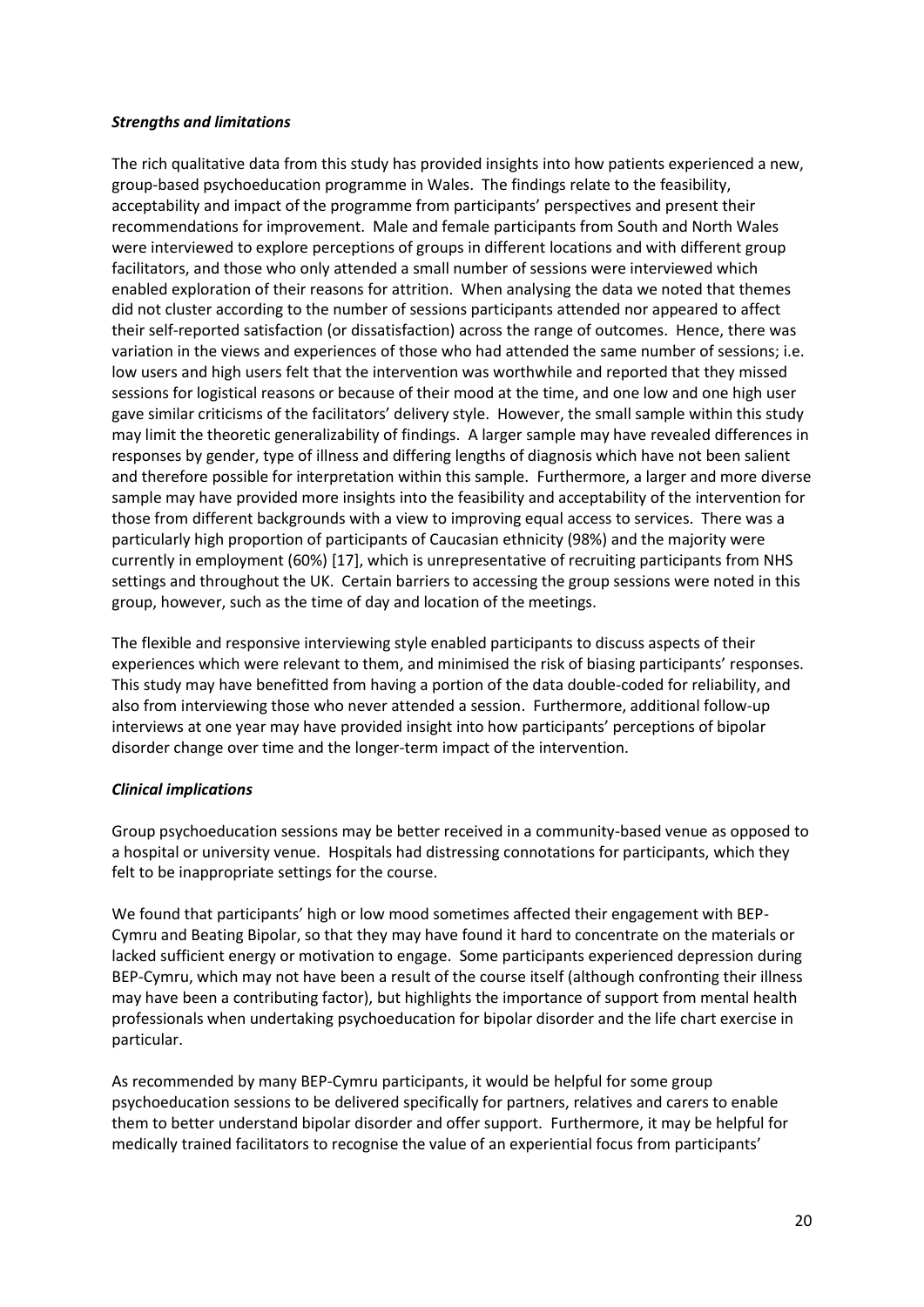perspectives, in addition to a clinical focus, and sessions may benefit from less didactic teaching and more discussions.

As participants of group psychoeducation facilitated by mental health professionals, patients may become more knowledgeable about medication for bipolar disorder and the treatment options available to them. Consequently, patients may become less resistant and more confident to experiment with medication or commit to take their medication regularly as prescribed. Psychoeducation may also increase patients' acceptance of bipolar disorder, reduce perceived social stigma, and enable them to feel more compassionately towards themselves and reinterpret aspects of their life and illness.

Some people with bipolar disorder internalise prejudicial beliefs and emotions to the effect that stigma becomes a barrier to their effective treatment [\[18\]](#page-23-12). As with previous findings [\[9\]](#page-23-13), the present research found that stigma was a pervasive theme amongst patients undertaking psychoeducation, as many had concerns about meeting with others who had bipolar disorder, labelling bipolar disorder as a mental illness rather than a condition or being misunderstood by families or colleagues. Those involved in the care of people with bipolar disorder may consider the finding that some patients may be reluctant to perceive themselves as having an illness, and therefore sensitively refer to bipolar disorder as a "condition".

## **Conclusions**

This is the first in-depth qualitative study of patients' perspectives and experiences of a UK-based group psychoeducation programme for people with bipolar disorder. This research demonstrates that group psychoeducation may impact on participants' perceived social support, knowledge and acceptance of bipolar disorder, personal insights, attitude towards medication and access to services.

Participants pointed out the importance of informal elements of the group sessions, reporting that that they benefited from learning from others, and consequently felt less lonely and isolated. Meeting other people with bipolar disorder normalised their view of themselves, provided a feeling of solidarity and was de-stigmatising. They appreciated sensitive, flexible and authentic facilitators who were keen to hear their points of view, rather than talking from PowerPoint slides. Therefore, the study provides us with an important complimentary view that psychoeducation should not operate within a too rigid medical framework where participants are being patronized and talked "at" rather than being talked "with". Psychoeducation group facilitators should have the skills to build group rapport through a group atmosphere where participants may feel at ease, be able to get to know each other, trust the group, share their experiences and have a relatively relaxed and enjoyable time doing so.

The key recommendations presented for improving the content and delivery of group psychoeducation for bipolar disorder may enhance engagement and widen access to such programmes. Future research into psychoeducation for bipolar disorder may explore how to target and engage people of diverse ethnic backgrounds, men and those in lower socioeconomic groups who are less likely to access healthcare services.

#### **List of abbreviations**

BEP-Cymru: Bipolar Education Programme Cymru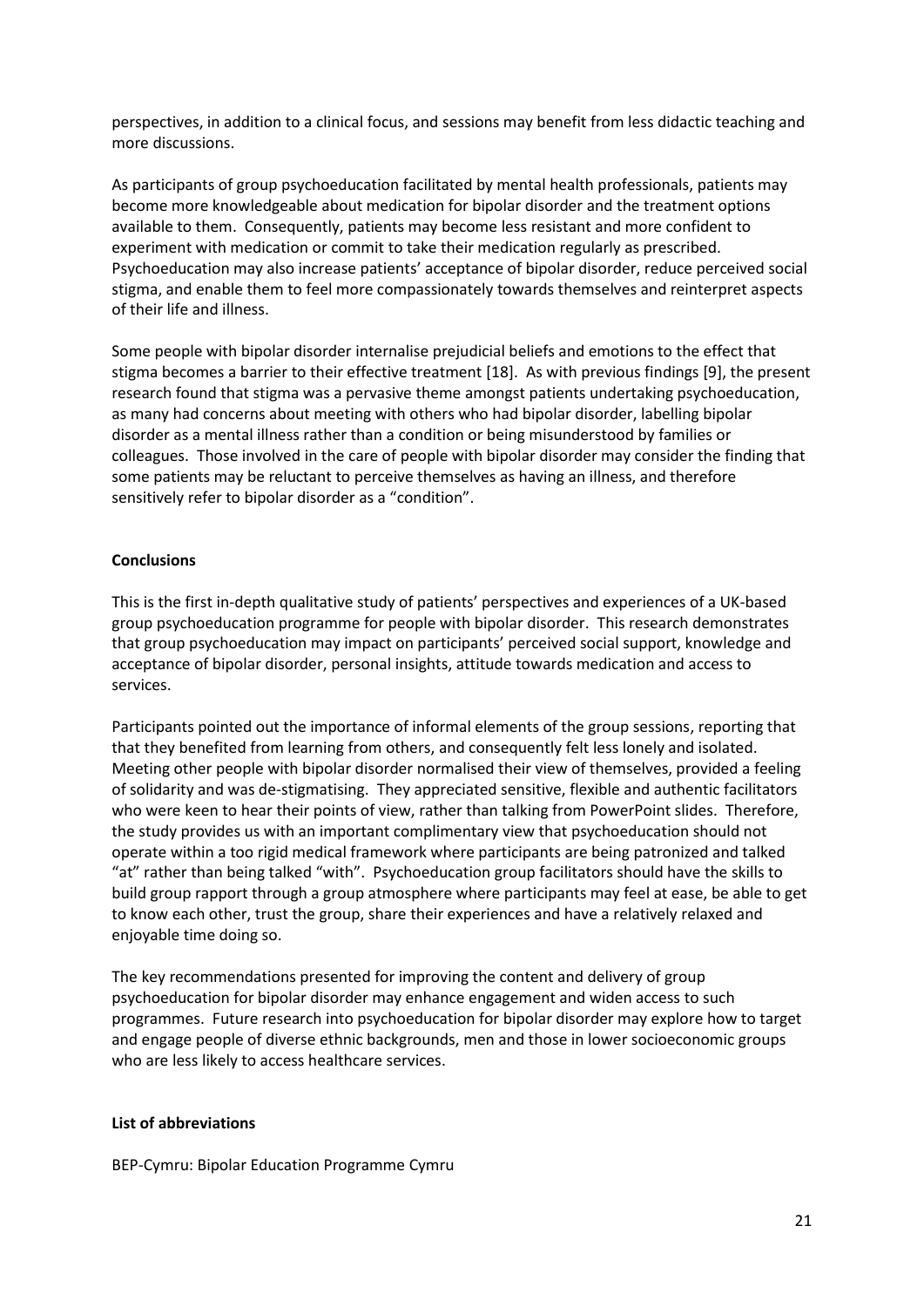MDF: Manic Depression Fellowship

## **Competing interests**

The authors declare that they have no competing interests.

## **Authors' contributions**

RP drafted the manuscript, recruited participants, created the interview schedule, conducted the interviews, transcribed the data, analysed the data and interpreted the results. All authors read and approved the final manuscript.

## **Authors' information**

RP is a Health Psychologist and Trial Manager for the Centre for the Development and Evaluation of Complex Intervention for Public Health Improvement (DECIPHer), a UKCRC Public Health Centre of Excellence, at Cardiff University.

SS is a Senior Research Fellow within the MRC/CSO Social and Public Health Sciences Unit at University of Glasgow.

DS is a Reader in Psychiatry at the University of Glasgow. He is a Medical Advisor to Bipolar Scotland, chairs the Scottish Mental Health Research Network's Clinical Research Group for Bipolar Disorder and acts as the academic representative on the Glasgow Psychosis Clinical Information System Steering Committee.

## **Acknowledgements**

We would also like to thank all of those individuals who volunteered to take part in the study, the BEP-Cymru team, the Manic Depression Fellowship in Wales and the BIG Lottery. DS was funded by a postdoctoral fellowship from the National Institute of Health Research (UK) and Welsh Assembly Government. RP was funded by a PhD studentship from the Medical Research Council (UK) and the Big Lottery Fund's Mental Health Matters Programme in Wales. SS was funded by Cardiff University.

## **References**

- <span id="page-22-0"></span>1. Colom F, Vieta E, Sánchez-Moreno J, Palomino-Otiniano R, Reinares M, Goikolea JM, Benabarre A, Martínez-Arán A: **Group psychoeducation for stabilised bipolar disorders: 5 year outcome of a randomised clinical trial**. *The British Journal of Psychiatry* 2009, **194**:260– 265.
- <span id="page-22-1"></span>2. Colom F, Vieta E, Martínez-Arán A, Reinares M, Goikolea JM, Benabarre A, Torrent C, Comes M, Corbella B, Parramon G *et al*: **A Randomized Trial on the Efficacy of Group Psychoeducation in the Prophylaxis of Recurrences in Bipolar Patients Whose Disease Is in Remission** *Arch Gen Psychiatry* 2003, **60**:402-407.
- <span id="page-22-2"></span>3. Bauer MS, McBride L, Williford WO, Glick H, Kinosian B, Altshuler L, Beresford T, Kilbourne AM, Sajatovic M: **Collaborative Care for Bipolar Disorder: Part I. Intervention and Implementation in a Randomized Effectiveness Trial**. *Psychiatr Serv* 2006, **57**:927–936.